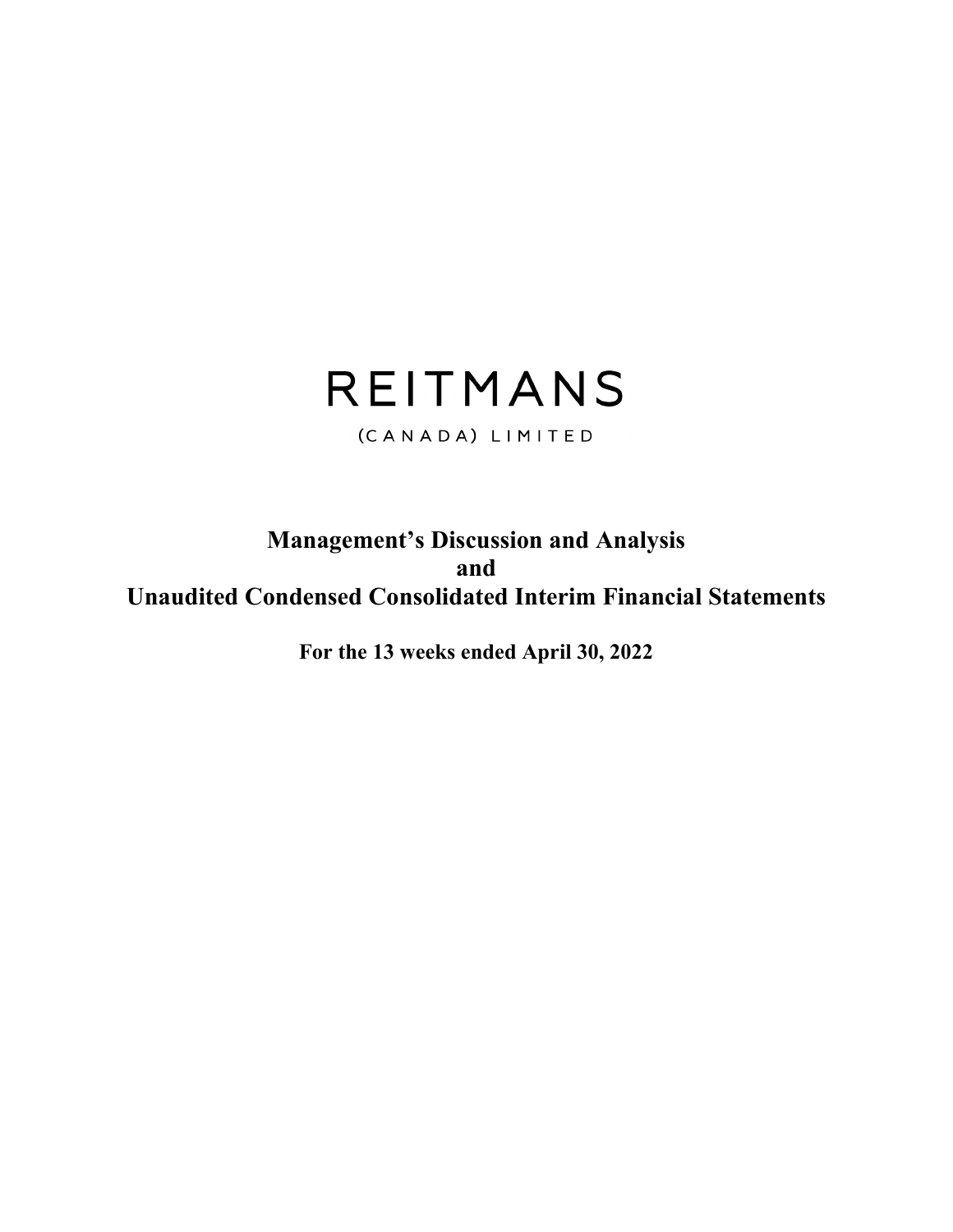# REITMANS

(CANADA) LIMITED

# MANAGEMENT'S DISCUSSION AND ANALYSIS

The following Management's Discussion and Analysis ("MD&A") of Reitmans (Canada) Limited and its subsidiaries ("Reitmans" or the "Company") should be read in conjunction with the unaudited condensed consolidated interim financial statements of Reitmans as at and for the 13 weeks ended April 30, 2022 and the audited annual consolidated financial statements for the fiscal year ended January 29, 2022 and the notes thereto which are available on the SEDAR website at www.sedar.com. This MD&A is dated June 21, 2022.

All financial information contained in this MD&A and Reitmans' unaudited condensed consolidated interim financial statements has been prepared in accordance with International Financial Reporting Standards ("IFRS"), also referred to as Generally Accepted Accounting Principles ("GAAP"), as issued by the International Accounting Standards Board ("IASB"). All monetary amounts shown in the tables in this MD&A are in millions of Canadian dollars unless otherwise indicated, except per share and strike price amounts. The unaudited condensed consolidated interim financial statements and this MD&A were reviewed by Reitmans' Audit Committee and were approved by its Board of Directors on June 21, 2022.

Unless otherwise indicated, all comparisons of results for the 13 weeks ended April 30, 2022 ("first quarter of 2023") are against results for the 13 weeks ended May 1, 2021 ("first quarter of 2022").

Additional information about Reitmans is available on the Company's website at www.reitmanscanadalimited.com or on the SEDAR website at www.sedar.com.

# **COVID-19**

At the beginning of the first quarter of 2022, the Company had 240 out of its 415 stores (58% of its store network) closed as a consequence of governmental lockdown directives. This partial lockdown of the Company's retail store network continued into the first quarter of 2022. At the beginning of the first quarter of 2023, while all of the Company's stores were open, store capacity restrictions were still in effect by most provincial authorities. All of the provincially imposed store capacity restrictions were lifted during the first quarter of 2023 and the Company's store network has been operating at full capacity since the restrictions were lifted.

During fiscal 2022, the Company obtained financial assistance from federal programs ("Federal subsidies"), such as the Canada Emergency Wage Subsidy ("CEWS"), the Canada Emergency Rent Subsidy program ("CERS") and the Tourism and Hospitality Recovery Program ("THRP"), under which the subsidies were consolidated starting from October 24, 2021. Such measures and financial assistance mitigated the financial impact of COVID-19 on the Company's business.

The extent to which COVID-19 and its variants will continue to impact the Company's business, including its supply chain, consumer shopping behavior and consumer demand, including online shopping, will depend on future developments, which are highly uncertain and cannot be predicted at this time. These future developments include emergence of new variants of COVID-19 resulting in a resurgence of positive COVID-19 cases, measures taken by various government authorities to contain the virus and its variants spread for potential future waves, future customer shopping behavior including online sales and the impact of shipping delays to the supply chain. As the Company navigates through the challenges caused by COVID-19 and its variants, its focus is to adapt to customers' changing product preferences, closely monitor its cash position and control its spending, while managing its inventory levels in line with the change in demand behavior since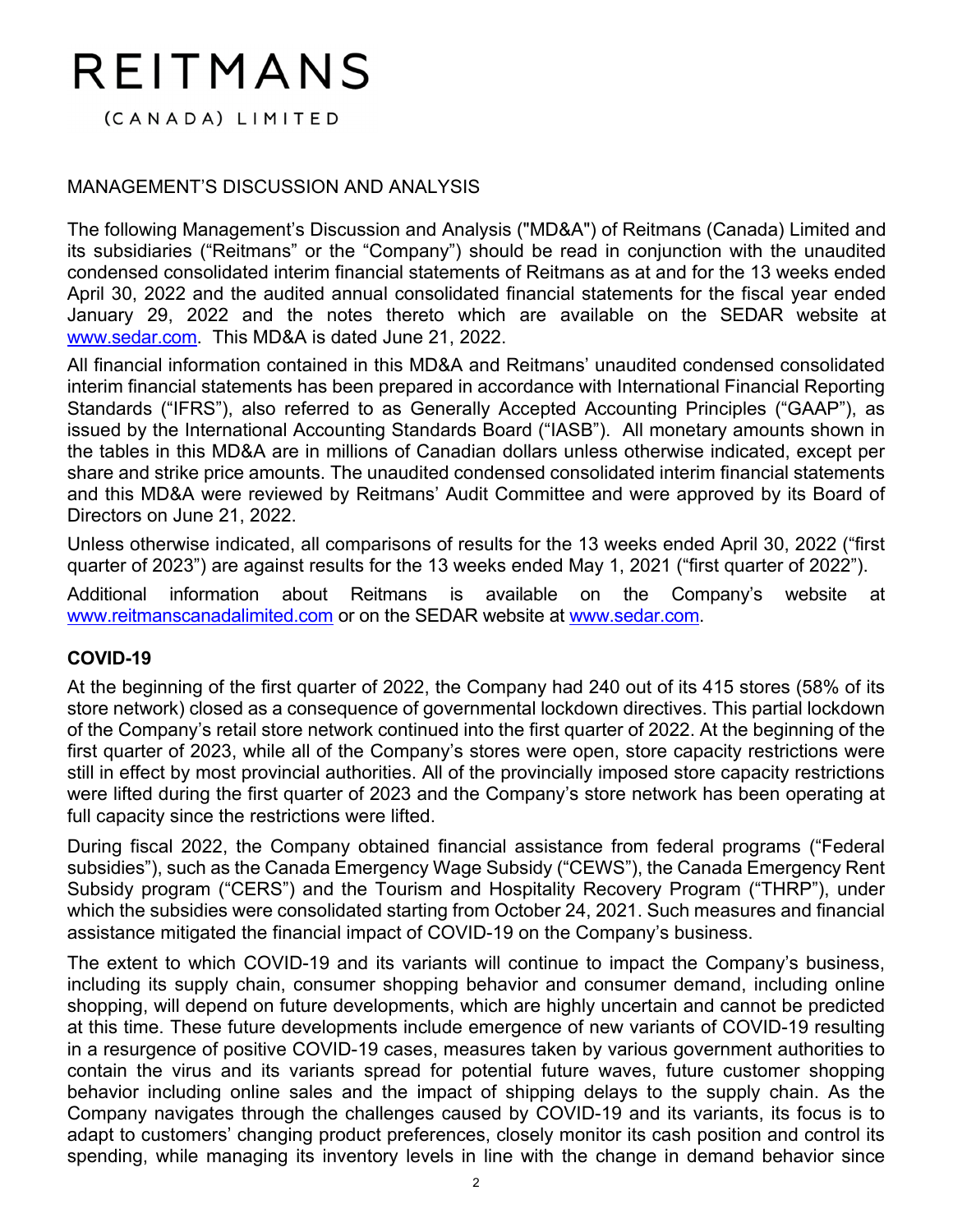COVID-19 started. Current financial information may not necessarily be indicative of future operating results.

# **Emergence from the Companies' Creditors Arrangement Act ("CCAA") proceedings in fiscal 2022**

On January 12, 2022, in accordance with the court-approved Plan of Arrangement ("the Plan"), the Company paid an aggregate amount of \$95.0 million in full and final settlement of all claims from its creditors affected by the Plan, and emerged from the CCAA proceedings. Concurrently, the Company secured a senior secured asset-based revolving facility with a Canadian financial institution of up to \$115.0 million (or its U.S. dollar equivalent), which matures on January 12, 2025. Up to \$35.0 million (or its U.S. dollar equivalent) of the \$115.0 million facility can be withdrawn through secured letters of credit. See Note 9 of the unaudited condensed consolidated interim financial statements for the first quarter of 2023.

# FORWARD-LOOKING STATEMENTS

All of the statements contained herein, other than statements of fact that are independently verifiable at the date hereof, are forward-looking statements. Such statements, based as they are on the current expectations of management, inherently involve numerous risks and uncertainties, known and unknown, many of which are beyond the Company's control, including statements regarding the impact of COVID-19 on the Company's business, financial position and operations, and are based on several assumptions which give rise to the possibility that actual results could differ materially from the Company's expectations expressed in or implied by such forward-looking statements and that the objectives, plans, strategic priorities and business outlook may not be achieved. Consequently, the Company cannot guarantee that any forward-looking statement will materialize, or if any of them do, what benefits the Company will derive from them. Forward-looking statements are provided in this MD&A for the purpose of giving information about management's current expectations and plans as of the date of this MD&A, and allowing investors and others to get a better understanding of the Company's operating environment. However, readers are cautioned that it may not be appropriate to use such forward-looking statements for any other purpose. Forward-looking statements are based upon the Company's current estimates, beliefs and assumptions, which are based on management's perception of historical trends, current conditions and currently expected future developments, as well as other factors it believes, are appropriate in the circumstances.

This MD&A contains forward-looking statements about the Company's objectives, plans, goals, expectations, aspirations, strategies, financial condition, results of operations, cash flows, performance, prospects, opportunities and legal and regulatory matters. Specific forward-looking statements in this MD&A include, but are not limited to, statements with respect to the Company's belief in its strategies and its brands and their capacity to generate long-term profitable growth, future liquidity, planned capital expenditures, amount of pension plan contributions, status and impact of systems implementation, the ability of the Company to successfully implement its strategic initiatives and cost reduction and productivity improvement initiatives as well as the impact of such initiatives. These specific forward-looking statements are contained throughout this MD&A including those listed in the "Operating Risk Management" and "Financial Risk Management" sections of this MD&A. Forward-looking statements are typically identified by words such as "expect", "anticipate", "believe", "foresee", "could", "estimate", "goal", "intend", "plan", "seek", "strive", "will", "may" and "should" and similar expressions, as they relate to the Company and its management.

Numerous risks and uncertainties could cause the Company's actual results to differ materially from those expressed, implied or projected in the forward-looking statements, including:

• foreign currency fluctuations, including high levels of volatility of the Canadian dollar in relation to the US dollar;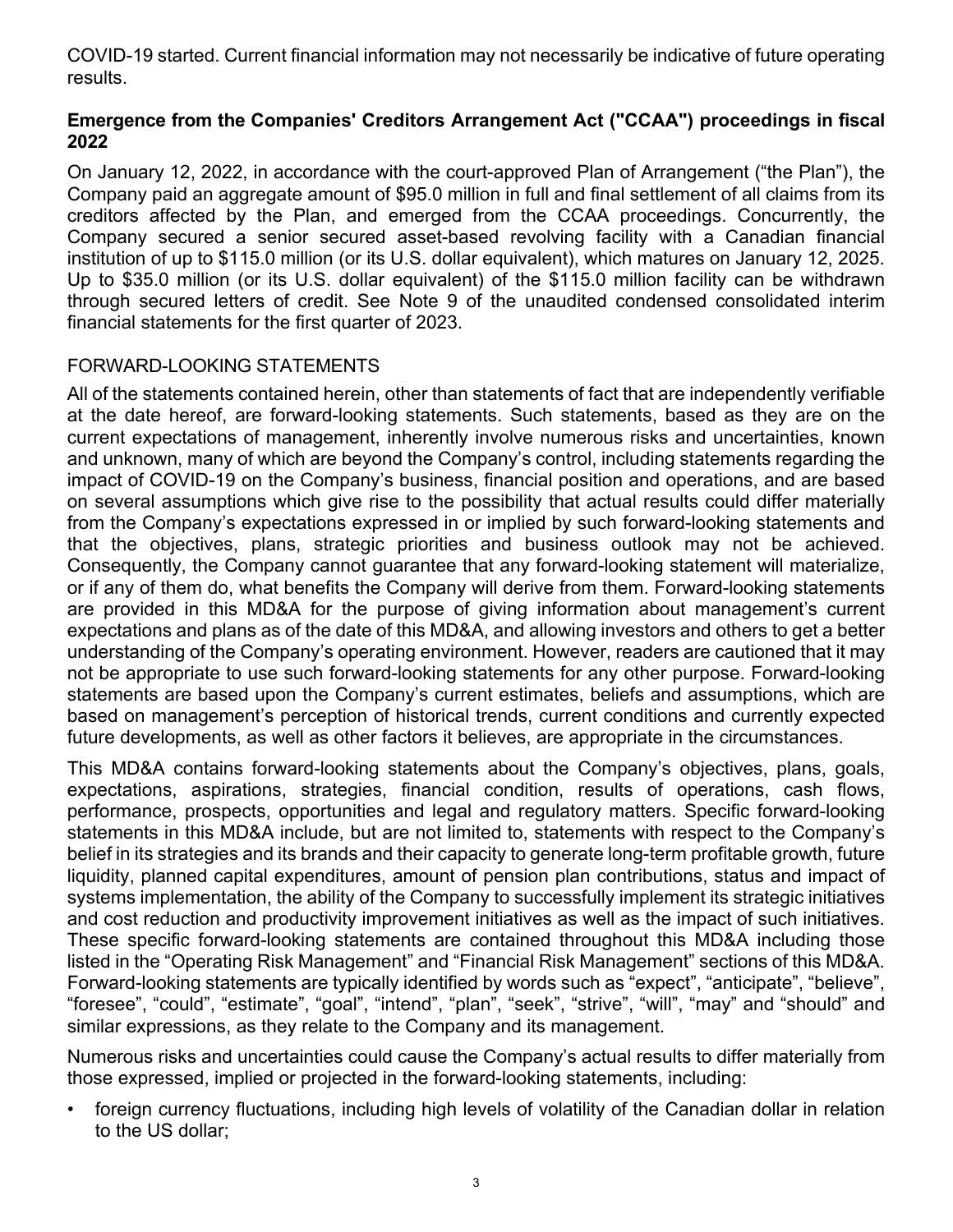- changes in economic conditions, including economic recession or changes in the rate of inflation or deflation, employment rates, interest rates, currency exchange rates or derivative prices;
- significant economic disruptions caused by global health risks (such as COVID-19) that influence sanitary measures (such as confinement and store closures), consumer demand and hamper the ability to get merchandise on a timely basis;
- changes in product costs and disruption of the Company's supply chain;
- heightened competition, whether from current competitors or new entrants to the marketplace;
- the changing consumer preferences toward e-commerce, online retailing and the introduction of new technologies;
- seasonality and weather;
- the inability of the Company's information technology ("IT") infrastructure to support the requirements of the Company's business, or the occurrence of any internal or external security breaches, denial of service attacks, viruses, worms and other known or unknown cyber security or data breaches;
- failure to realize benefits from investments in the Company's new IT systems;
- the inability of the Company to manage inventory to minimize the impact of obsolete or excess inventory and to control shrinkage;
- failure to realize anticipated results, including revenue growth, anticipated cost savings or operating efficiencies associated with the Company's major initiatives, including those from restructuring; and
- changes in the Company's income, capital, property and other tax and regulatory liabilities, including changes in tax laws, regulations or future assessments.

This is not an exhaustive list of the factors that may affect the Company's forward-looking statements. Other risks and uncertainties not presently known to the Company or that the Company presently believes are not material could also cause actual results or events to differ materially from those expressed in its forward-looking statements. Additional risks and uncertainties are discussed in the Company's materials filed with the Canadian securities regulatory authorities from time to time. The reader should not place undue reliance on any forward-looking statements included herein. These statements speak only as of the date made and the Company is under no obligation and disavows any intention to update or revise such statements as a result of any event, circumstances or otherwise, except to the extent required under applicable securities law.

# NON-GAAP FINANCIAL MEASURES & SUPPLEMENTARY FINANCIAL MEASURES

This MD&A makes reference to certain non-IFRS measures. These measures are not recognized measures under IFRS and do not have a standardized meaning prescribed by IFRS. They are therefore unlikely to be comparable to similar measures presented by other companies. Rather, these measures are provided as additional information to complement IFRS measures by providing further understanding of the Company's results of operations from management's perspective. Accordingly, these measures should not be considered in isolation nor as a substitute for the Company's analysis of its financial information reported under IFRS.

#### FINANCIAL MEASURES

This MD&A discusses adjusted earnings before interest, taxes, depreciation and amortization ("Adjusted EBITDA") and adjusted results from operating activities ("Adjusted ROA") and both are considered non-GAAP financial measures. This MD&A also indicates Adjusted EBITDA as a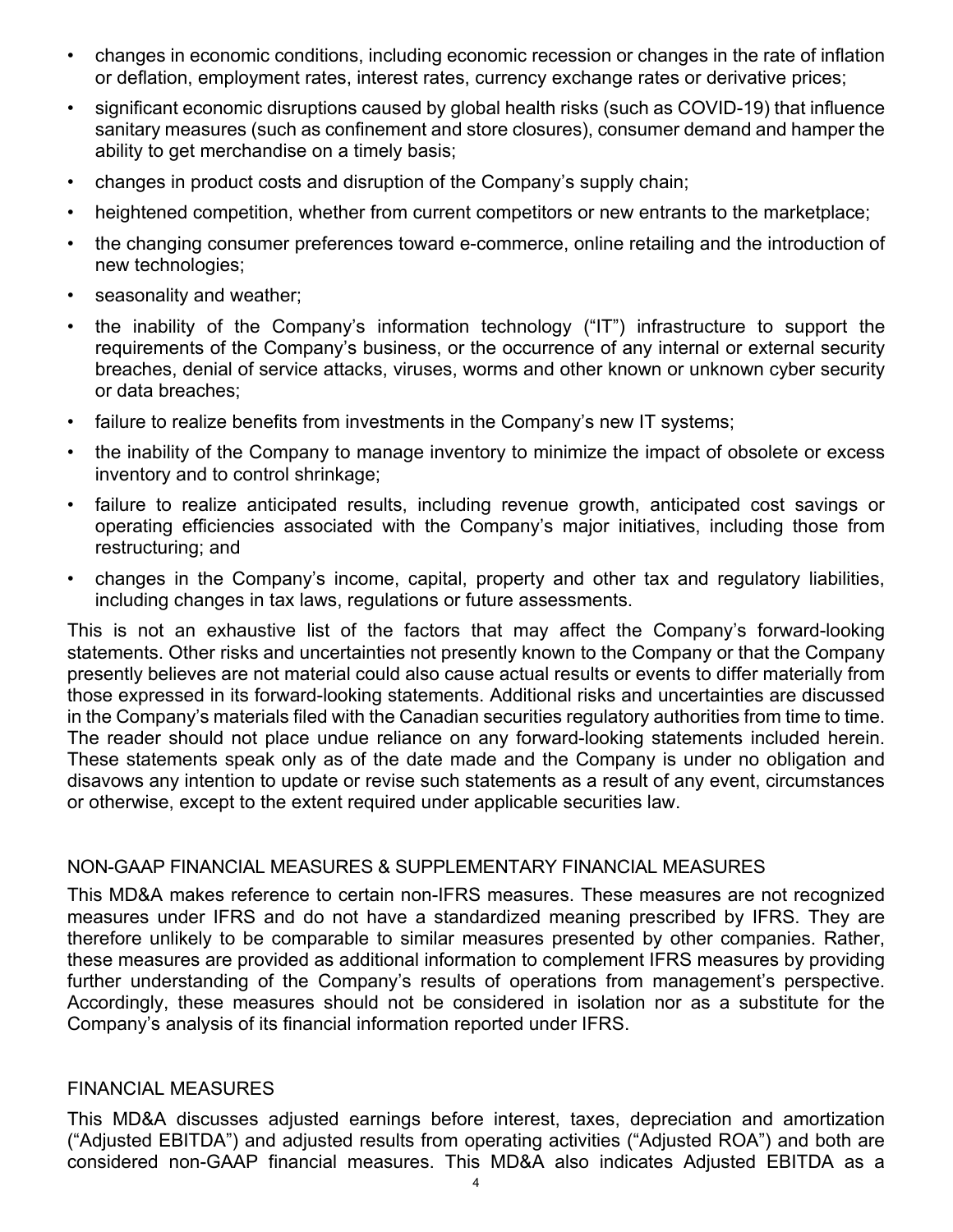percentage of sales and is considered a non-GAAP financial ratio. The intent of presenting Adjusted EBITDA and Adjusted ROA is to provide additional useful information to investors and analysts. Adjusted EBITDA is defined as net earnings (loss) before income tax expense/recovery, interest income, interest expense, depreciation, amortization, impairment of non-financial assets, Federal subsidies and restructuring costs and recoveries. Management believes that Adjusted EBITDA is an important indicator of the Company's ability to generate liquidity through operating cash flow to fund working capital needs and fund capital expenditures and uses the metric for this purpose. Management believes that Adjusted EBITDA as a percentage of sales indicates how much liquidity is generated for each dollar of sales. The exclusion of interest income and expenses eliminate the impact on earnings derived from non-operational activities. The exclusion of depreciation, amortization and impairment charges eliminates the non-cash impact, and the exclusion of restructuring items and Federal subsidies presents the results of the on-going business.

Adjusted ROA is defined as results from operating activities excluding Federal subsidies and restructuring costs and recoveries. Management believes that Adjusted ROA provides a more relevant indicator in assessing current operational performance. The exclusion of restructuring items and Federal subsidies presents the on-going operational performance of the business.

# RECONCILIATION OF NON-IFRS MEASURES

The tables below provide a reconciliation of net loss to Adjusted EBITDA and results from operating activities to Adjusted ROA :

|                                                      | For the first quarter of |             |  |  |  |
|------------------------------------------------------|--------------------------|-------------|--|--|--|
|                                                      | 2023                     | 2022        |  |  |  |
| <b>Net loss</b>                                      | (1.7)<br>\$              | \$          |  |  |  |
| Depreciation, amortization and net impairment losses | 10.9                     | 12.3        |  |  |  |
| Interest income                                      | $\blacksquare$           | (0.1)       |  |  |  |
| Interest expense on lease liabilities                | 1.0                      | 1.1         |  |  |  |
| Interest expense on revolving credit facility        | 0.3                      |             |  |  |  |
| <b>Federal subsidies</b>                             | (1.2)                    | (10.3)      |  |  |  |
| Restructuring costs (recoveries), net                | 0.6                      | (6.6)       |  |  |  |
| <b>Adjusted EBITDA<sup>1</sup></b>                   | 9.9                      | \$<br>(3.6) |  |  |  |
| <b>Adjusted EBITDA as % of Sales</b>                 | 6.4%                     | $(3.0)\%$   |  |  |  |

1 The comparative figure has been restated to exclude Federal subsidies of \$10.3 million recognized during the first quarter of 2022, as a result of the current definition of Adjusted EBITDA.

|                                          |       | For the first quarter of |
|------------------------------------------|-------|--------------------------|
|                                          | 2023  | 2022                     |
| <b>Results from operating activities</b> | (0.4) | 0.4                      |
| <b>Federal subsidies</b>                 | (1.2) | (10.3)                   |
| Restructuring costs (recoveries), net    | 0.6   | (6.6)                    |
| <b>Adjusted ROA</b>                      | (1.0) | 16.5)                    |

# SUPPLEMENTARY FINANCIAL MEASURES

The Company uses a key performance indicator ("KPI"), comparable sales, to assess store performance and sales growth. The Company engages in an omnichannel approach in connecting with its customers by appealing to their shopping habits through either online or store channels. This approach allows customers to shop online for home delivery or to pick up in store, purchase in any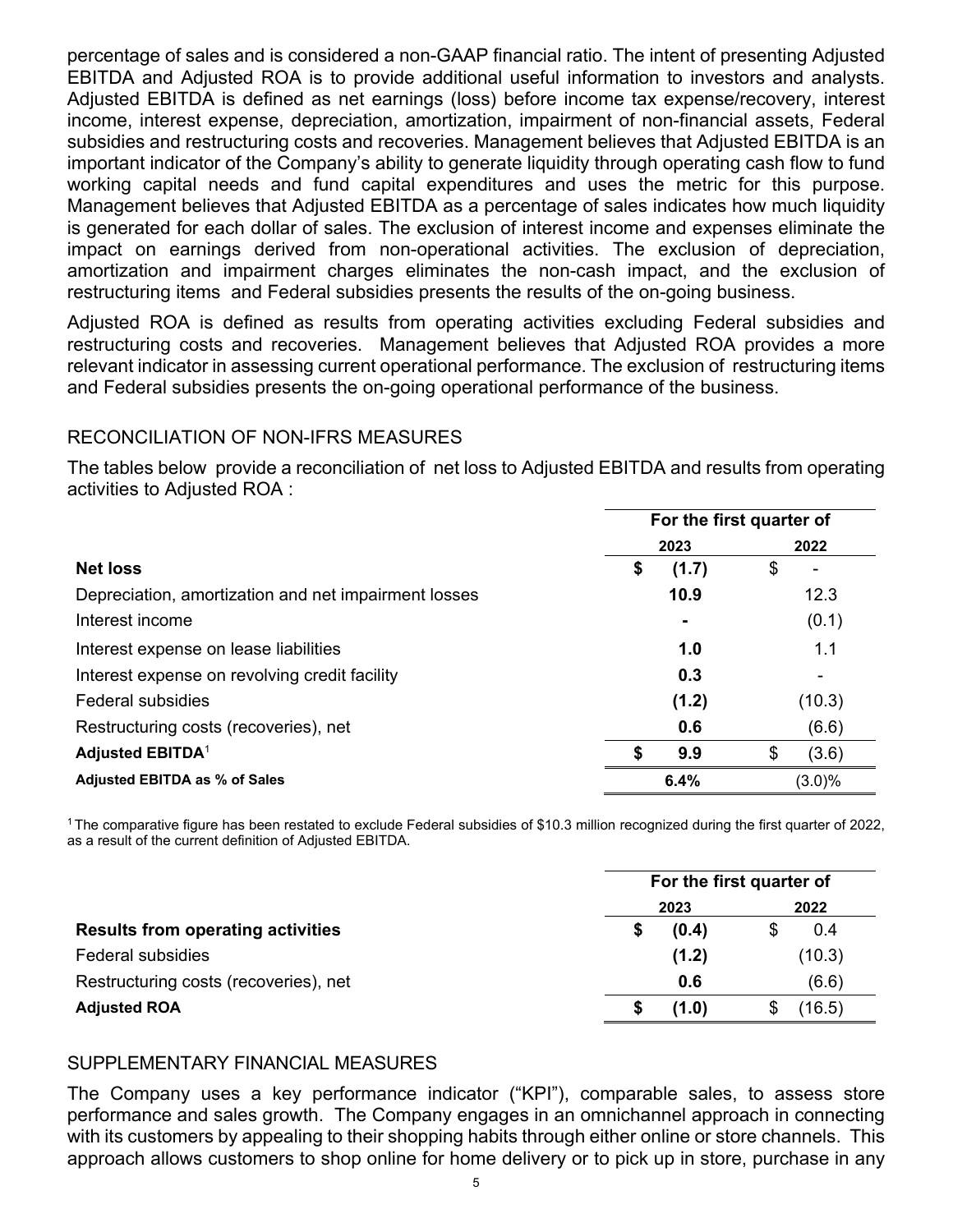of our store locations or ship to home from another store when the products are unavailable in a particular store. Due to customer cross-channel behavior, the Company reports a single comparable sales metric, inclusive of store and e-commerce channels. Comparable sales are defined as sales generated by stores that have been continuously open during both of the periods being compared and include e-commerce sales. The comparable sales metric compares the same calendar days for each period. Although this KPI is expressed as a ratio, it is a supplementary financial measure that does not have a standardized meaning prescribed by IFRS and may not be comparable to similar measures used by other companies. Management uses comparable sales in evaluating the performance of stores and online sales and considers it useful in helping to determine what portion of new sales has come from sales growth and what portion can be attributed to the opening of new stores. Comparable sales is a measure widely used amongst retailers and is considered useful information for both investors and analysts. Comparable sales should not be considered in isolation or used in substitute for measures of performance prepared in accordance with IFRS.

As highlighted in the section entitled "COVID-19", at various times throughout fiscal 2022, the Company was required to temporary close some of its retail stores as a consequence of governmental lockdown directives. Due to the unprecedented nature of COVID-19 and its significant impact on consumers and our ability to service our customers, management believes that comparable sales are not currently representative of the underlying trends of our business and consequently would not provide a meaningful metric in comparisons of year-over-year sales results. Accordingly, this MD&A does not include a discussion of the Company's comparable sales in respect of the first quarter of 2023. Management will continue to monitor and evaluate the effects of COVID-19 and will resume the evaluation of comparable sales when year-over-year results are more representative.

# **OVERVIEW**

The Company has a single reportable segment that derives its revenue primarily from the sale of women's specialty apparel to consumers through its retail banners. The Company's stores are primarily located in malls and retail power centres across Canada while also offering e-commerce website shopping for all of its banners. The online channels provide customers convenience, selection and ease of purchase, while enhancing customer loyalty and continuing to build the brands. The Company currently operates under the following banners:

Reitmans

The Reitmans banner, operating stores averaging 4,700 sq. ft., is one of Canada's largest women's apparel specialty chains and a leading fashion brand. Reitmans has developed strong customer loyalty through superior service, insightful marketing and quality merchandise.

# **Penningtons**

Penningtons is a leader in the Canadian plus-size market, offering trend-right styles and affordable quality for plus-size fashion sizes 12–32. Penningtons operates stores averaging 6,000 sq. ft. in power centres across Canada.

# RW&CO.

RW & CO. operates stores averaging 4,500 sq. ft. in premium locations in major shopping malls, catering to a customer with an urban mindset by offering fashions for men and women.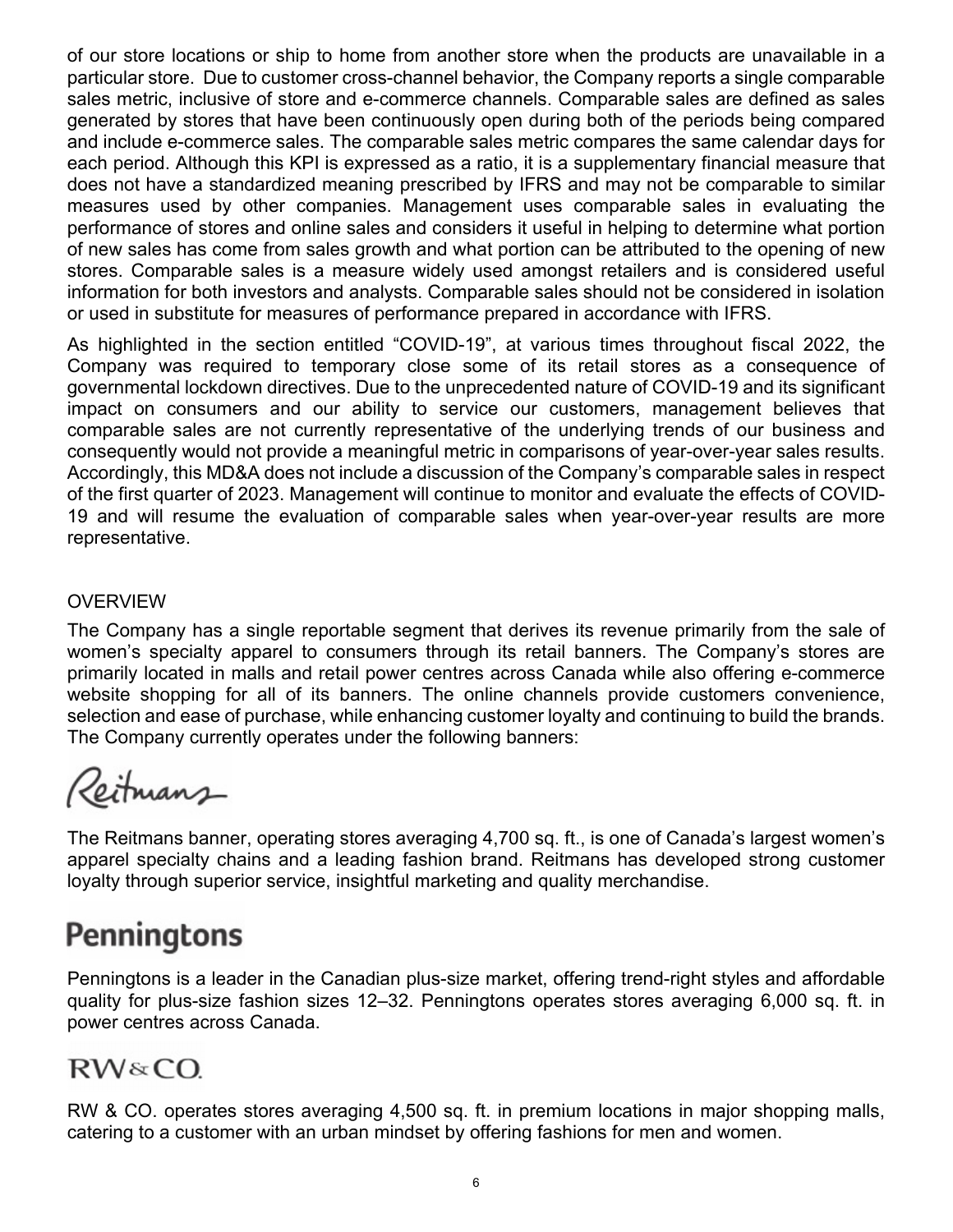# RETAIL BANNERS

|                     | <b>Number of</b><br>stores at<br>January 29,<br>2022 | ဖာ<br>ත<br>ភូ ខ្លី | <b>Number</b><br>of stores<br>at April<br>30, 2022 | Number of<br>stores at<br>May 1,<br>2021 |
|---------------------|------------------------------------------------------|--------------------|----------------------------------------------------|------------------------------------------|
| Reitmans            | 237                                                  |                    | 237                                                | 245                                      |
| Penningtons         | 90                                                   | -<br>2             | 92                                                 | 92                                       |
| RW&CO.              | 77                                                   | $\blacksquare$     | 77                                                 | 78                                       |
| <b>Total stores</b> | 404                                                  | 2                  | 406                                                | 415                                      |

During the first quarter of 2023, there were no store closures. The viability of each store and its location is constantly monitored and assessed for continuing profitability. In most cases when a store is closed, merchandise at that location is sold off in the normal course of business and any unsold merchandise remaining at the closing date is generally transferred to other stores operating under the same banner for sale in the normal course of business.

# OPERATING RESULTS FOR THE FIRST QUARTER OF 2023 COMPARED TO THE FIRST QUARTER OF 2022

|                                                                   | <b>First Quarter of</b><br>2023 |                  | <b>First Quarter of</b><br>2022 | \$ Change              | % Change   |  |
|-------------------------------------------------------------------|---------------------------------|------------------|---------------------------------|------------------------|------------|--|
| Sales                                                             | \$                              | 153.9            | \$<br>121.3                     | \$<br>32.6             | 26.9%      |  |
| Cost of goods sold                                                |                                 | 69.9             | 61.4                            | 8.5                    | 13.8%      |  |
| Gross profit                                                      |                                 | 84.0             | 59.9                            | 24.1                   | 40.2%      |  |
| Gross profit %                                                    |                                 | 54.6%            | 49.4%                           |                        |            |  |
| Selling, distribution and administrative<br>expenses <sup>1</sup> |                                 | 84.4             | 59.5                            | 24.9                   | 41.8%      |  |
| Results from operating activities                                 |                                 | (0.4)            | 0.4                             | (0.8)                  | n/a        |  |
| Net finance costs                                                 |                                 | (1.3)            | (0.4)                           | (0.9)                  | n/a        |  |
| Loss before income taxes                                          |                                 | (1.7)            | (0.0)                           | (1.7)                  | n/a        |  |
| Income tax expense                                                |                                 | 0.0              | 0.0                             | 0.0                    | n/a        |  |
| Net loss                                                          | \$                              | (1.7)            | \$<br>(0.0)                     | \$<br>(1.7)            | n/a        |  |
| Adjusted EBITDA <sup>2</sup>                                      | \$                              | 9.9              | \$<br>(3.6)                     | \$<br>13.5             | n/a        |  |
| Adjusted ROA <sup>2</sup>                                         | \$                              | (1.0)            | \$<br>(16.5)                    | \$<br>15.5             | 93.9%      |  |
| Loss per share:                                                   |                                 |                  |                                 |                        |            |  |
| Basic<br><b>Diluted</b>                                           | \$                              | (0.04)<br>(0.04) | \$<br>(0.00)<br>(0.00)          | \$<br>(0.04)<br>(0.04) | n/a<br>n/a |  |

1 Includes \$0.6 million of restructuring costs for the first quarter of 2023 (a restructuring costs recovery of \$6.6 million for the first quarter of 2022).

2 This is a Non-GAAP Financial Measure. See section entitled "Non-GAAP Financial Measures and Supplementary Financial Measures" for reconciliations of these measures.

# *Sales*

Sales for the first quarter of 2023 increased by \$32.6 million, or 26.9%, to \$153.9 million, primarily due to the Company experiencing no government imposed temporary retail location lockdowns during the first quarter of 2023 as compared to a partial lockdown of the Company's stores network during the first quarter of 2022 (see section entitled "COVID-19") and despite an overall net reduction of 9 stores.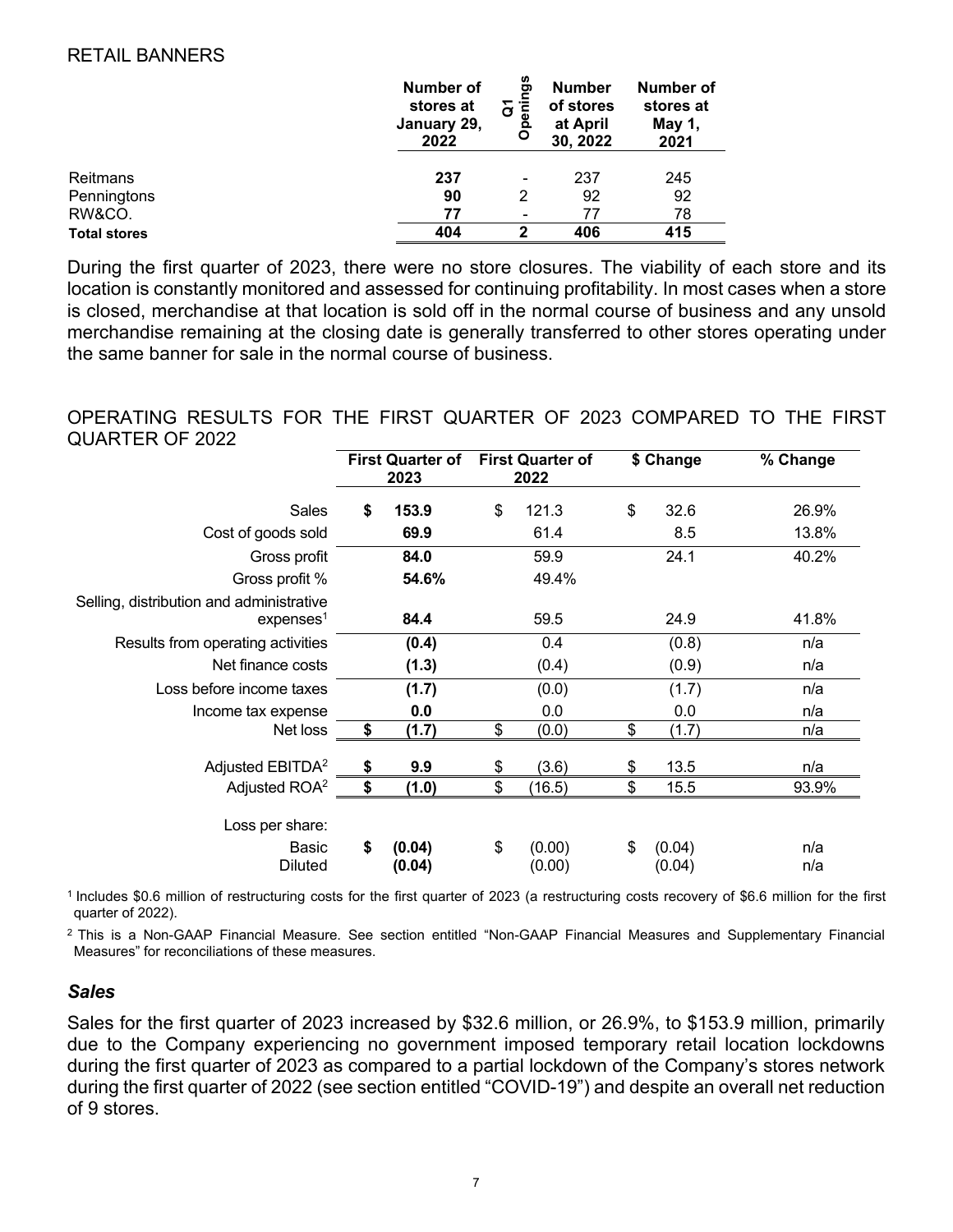# *Gross Profit*

Gross profit for the first quarter of 2023 increased \$24.1 million to \$84.0 million as compared with \$59.9 million for the first quarter of 2022. Gross profit as a percentage of sales for the first quarter of 2023 increased to 54.6% from 49.4% for the first quarter of 2022. The increase both in gross profit and as a percentage of sales is primarily attributable to lower markdowns and promotional activity in the first quarter of 2023 combined with a favourable foreign exchange impact on U.S. dollar denominated purchases included in cost of goods sold, partially offset by higher merchandise freight costs as global shipping industry disruptions required the increased usage of air freight shipments to meet customer demand.

# *Selling, Distribution and Administrative Expenses*

Total selling, distribution and administrative expenses of \$84.4 million for the first quarter of 2023 increased by \$24.9 million or 41.8%, as compared to the first quarter of 2022 primarily attributable to the following:

- increased store operating costs due primarily to an increase in store personnel wages, higher digital media advertising spend, and higher rent expenditures as a result of lease arrangements tied to percentage of sales performance;
- a \$9.1 million decrease in total combined financial support from Federal subsidy programs which has been recognized as a reduction of selling, distribution and administrative expenses;
- a \$7.2 million increase in restructuring costs due primarily to the \$0.6 million of restructuring related professional fees incurred during the first quarter of 2023 as compared to a recovery of restructuring costs of \$6.6 million realized during the first quarter of 2022;

partially offset by,

 a \$1.4 million decrease in depreciation, amortization and net impairment losses due primarily to the decrease in the number of stores, a reduction in right-of-use assets and the Company's controlled spending in property and equipment and intangible assets.

# *Net Finance (Costs) Income*

Net finance costs were \$1.3 million for the first quarter of 2023 as compared to net finance costs of \$0.4 million for the first quarter of 2022. The change of \$0.9 million is primarily attributable to the foreign exchange impact on U.S. denominated monetary assets and liabilities and higher interest expense as a result of the borrowings under the secured asset-based revolving credit facility obtained on January 12, 2022.

# *Income Taxes*

As a result of the uncertainties related to the Company's ability to generate future profitable operations and management's assessment that it is not probable that future taxable profits will be available, the income tax expense for the first quarter of 2023 was impacted by not recognizing deferred tax assets on operating losses carried forward. The tax expense is comprised of the estimated tax amount related to a foreign subsidiary.

# *Net Loss*

Net loss for the first quarter of 2023 was \$1.7 million (\$0.04 basic and diluted loss per share) as compared with a \$2 thousand net loss (\$0.00 basic and diluted loss per share) for the first quarter of 2022. The increase in net loss of \$1.7 million is primarily attributable to the increase in overall operating costs, the reduction of Federal subsidies and restructuring recoveries and an increase in net finance costs, partially offset by an increase in gross profits.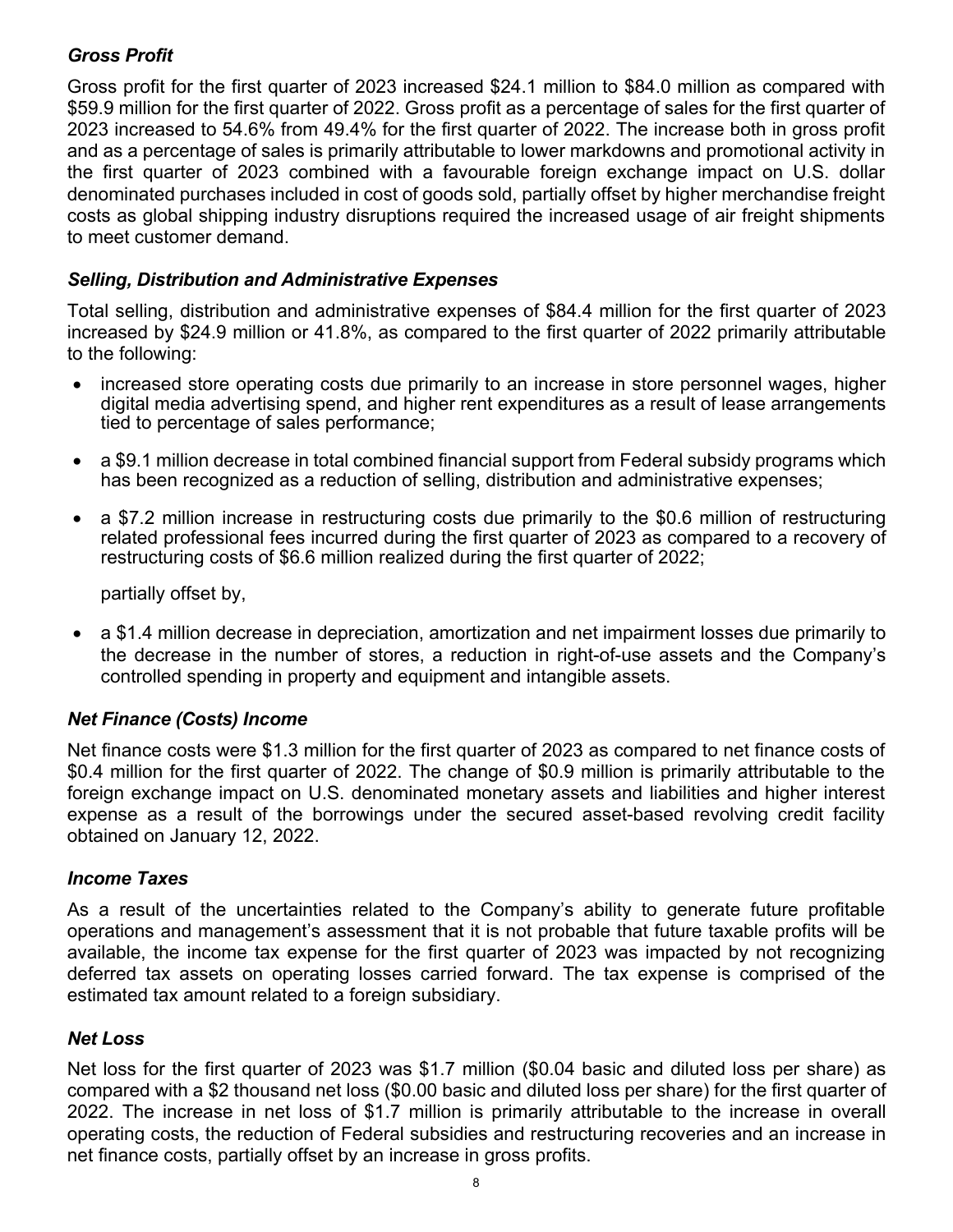# *Adjusted EBITDA*

Adjusted EBITDA for the first quarter of 2023 was \$9.9 million as compared to \$(3.6) million for the first quarter of 2022. The increase of \$13.5 million is primarily attributable to the increase of \$24.1 million in gross profit, partially offset by a decrease of \$0.7 million in foreign exchange gain and an increase in operating costs (excluding Federal subsidies, restructuring costs and recoveries, depreciation, amortization and net impairment of non-financial assets) of \$9.9 million, as noted above.

# *Adjusted ROA*

Adjusted ROA for the first quarter of 2023 was a loss of \$1.0 million as compared with a loss of \$16.5 million for the first quarter of 2022. The increase in Adjusted ROA of \$15.5 million is primarily attributable to the increase of \$24.1 million in gross profit, partially offset by an increase in operating costs (excluding Federal subsidies and restructuring costs and recoveries) of \$8.6 million, as noted above.

# SUMMARY OF QUARTERLY RESULTS

The results of operations for any quarter are not necessarily indicative of the results of operations for the fiscal year. The table below presents selected consolidated financial data for the eight most recently completed quarters. All references to "2023" are to the Company's fiscal year ending January 28, 2023, "2022" are to the Company's fiscal year ended January 29, 2022 and "2021" are to the Company's fiscal year ended January 30, 2021.

|                                                                                               | <b>First Quarter</b>           |                                | <b>Fourth Quarter</b> |                            | <b>Third Quarter</b>           |    |                          |    | <b>Second Quarter</b>    |    |                                        |    |                          |
|-----------------------------------------------------------------------------------------------|--------------------------------|--------------------------------|-----------------------|----------------------------|--------------------------------|----|--------------------------|----|--------------------------|----|----------------------------------------|----|--------------------------|
|                                                                                               | 2023                           | 2022                           |                       | 2022                       | 2021                           |    | 2022                     |    | 2021                     |    | 2022                                   |    | 2021                     |
| Sales                                                                                         | \$<br>153.9                    | \$<br>121.3                    | \$                    | 190.2                      | \$<br>144.7                    | \$ | 178.2                    | \$ | 163.4                    | \$ | 172.3                                  | \$ | 144.0                    |
| Net (loss) earnings from<br>continuing operations <sup>5</sup>                                | (1.7)                          | (0.0)                          |                       | 97.2                       | (10.9)                         |    | 22.0                     |    | (14.9)                   |    | 23.9                                   |    | (27.4)                   |
| Earnings (loss) from<br>discontinued operations,<br>net of tax <sup>5</sup>                   |                                |                                |                       |                            |                                |    | 4.8                      |    | 0.4                      |    | 10.2                                   |    | (44.6)                   |
| Net (loss) earnings                                                                           | $(1.7)^1$                      | $(0.0)^1$                      |                       | $97.2^2$                   | $(10.9)^2$                     |    | 26.8 <sup>3</sup>        |    | $(14.5)^3$               |    | 34.1 <sup>4</sup>                      |    | $(72.0)^4$               |
| (Loss) earnings per share<br>Basic<br><b>Diluted</b>                                          | \$<br>$(0.04)^1$<br>$(0.04)^1$ | \$<br>$(0.00)^1$<br>$(0.00)^1$ | \$                    | 1.99 <sup>2</sup><br>1.992 | \$<br>$(0.22)^2$<br>$(0.22)^2$ | \$ | $0.55^{3}$<br>$0.55^{3}$ | \$ | $(0.30)^3$<br>$(0.30)^3$ | \$ | 0.70 <sup>4</sup><br>0.70 <sup>4</sup> | \$ | $(1.47)^4$<br>$(1.47)^4$ |
| (Loss) earnings per share,<br>continuing operations <sup>5</sup> :<br>Basic<br><b>Diluted</b> | \$<br>(0.04)<br>(0.04)         | \$<br>(0.00)<br>(0.00)         | \$                    | 1.99<br>1.99               | \$<br>(0.22)<br>(0.22)         | \$ | 0.45<br>0.45             | \$ | (0.31)<br>(0.31)         | \$ | 0.49<br>0.49                           | \$ | (0.56)<br>(0.56)         |

1 During the first quarter of 2023, net loss includes a \$1.2 million impairment of non-financial assets, restructuring costs of \$0.6 Million, partially offset by the impact of Federal subsidies totalling \$1.2 million. During the first quarter of 2022, net loss includes the impact of Federal subsidies totalling \$10.3 million, restructuring costs recovery of \$6.6 million and a reversal of impairment on non-financial assets of \$0.2 million.

<sup>2</sup> During the fourth quarter of 2022, net earnings includes the impact of Federal subsidies totalling \$4.7 million, gain realized on the settlement of liabilities subject to compromise of \$88.6 million following the Company's exit from CCAA protection, partially offset by restructuring costs of \$0.5 million and \$2.2 million of an impairment of non-financial assets. During the fourth quarter of 2021, net loss includes the impact of Federal subsidies totalling \$9.1 million, restructuring costs recovery of \$4.5 million, partially offset by \$3.4 million of an impairment of non-financial assets.

 $3$  During the third quarter of 2022, net earnings includes the impact of Federal subsidies totalling \$1.6 million, restructuring costs recovery of \$5.1 million and a reversal of impairment on non-financial assets of \$0.1 million. During the third quarter of 2021, net loss includes the impact of an impairment of non-financial assets of \$3.9 million, restructuring costs of \$2.6 million, partially offset by \$6.8 million of a Federal subsidy.

4 During the second quarter of 2022, net earnings includes the impact of Federal subsidies totalling \$6.1 million, restructuring costs recovery of \$16.1 million and a reversal of impairment on non-financial assets of \$0.3 million. During the second quarter of 2021, net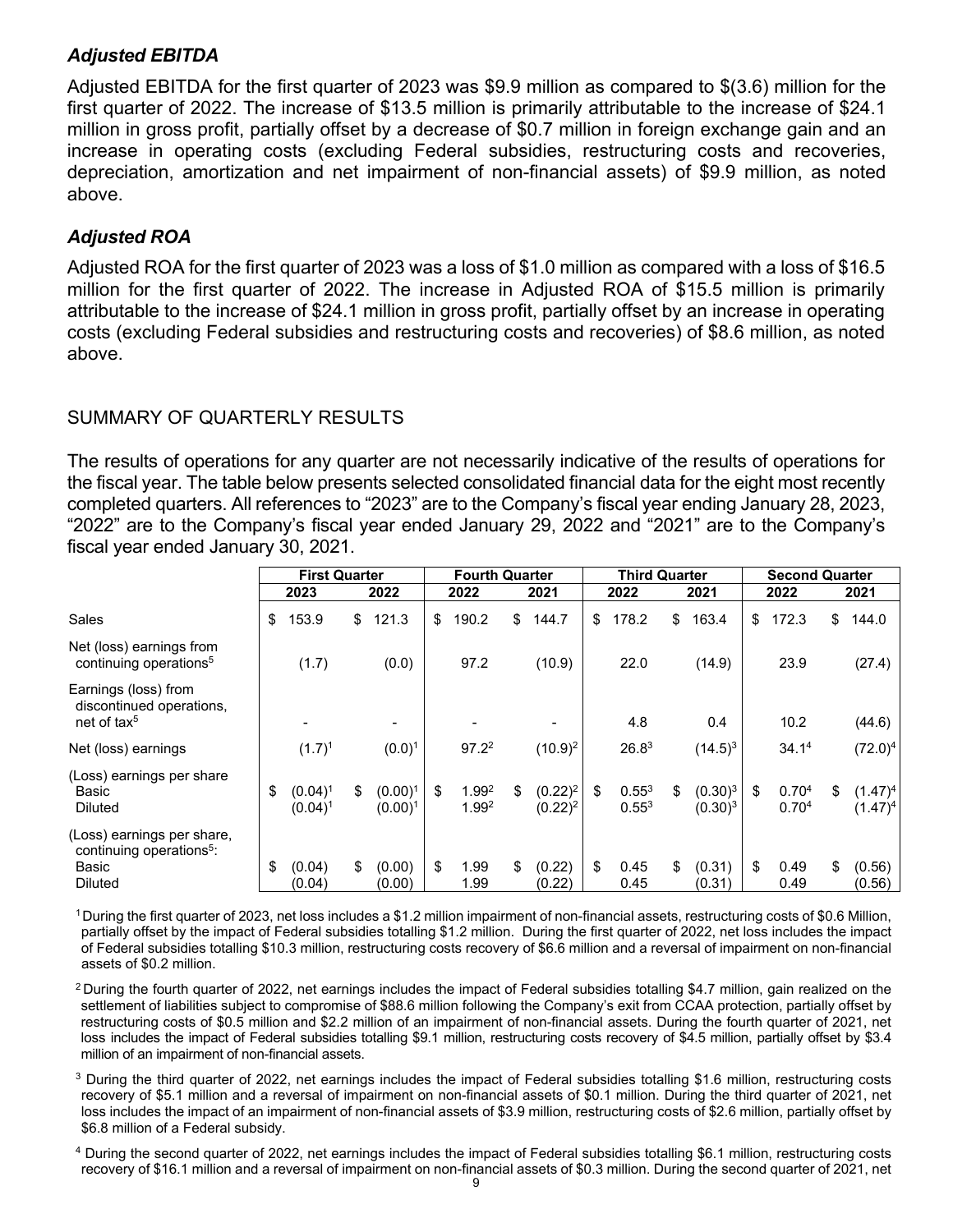loss includes the impact of an impairment of non-financial assets of \$3.6 million, restructuring costs of \$74.2 million, partially offset by \$14.8 million of a Federal subsidy.

5 During fiscal 2021, the Company closed the Thyme Maternity and Addition Elle banners which resulted in the termination of approximately 1,600 employees in its retail locations and head office and, as a result, these results had been classified as discontinued operations in fiscal 2022 and in fiscal 2021. Discontinued operations are excluded from the net earnings (loss) from continuing operations and were presented as earnings (loss) from discontinued operations, net of tax, as a separate line item in the consolidated statements of earnings (loss). There were no earnings or loss to report from discontinued operations during the first quarter of 2023 and 2022.

# BALANCE SHEET

Selected line items from the Company's balance sheets as at April 30, 2022 and January 29, 2022 are presented below:

|                                             | April 30, 2022 | <b>January 29, 2022</b> | \$ Change  | % Change   |
|---------------------------------------------|----------------|-------------------------|------------|------------|
| Cash                                        | 40.2<br>D      | 25.5<br>\$              | 14.7<br>\$ | 57.6%      |
| Trade and other receivables                 | 4.9            | 7.6                     | (2.7)      | $(35.5)\%$ |
| Inventories                                 | 137.5          | 119.0                   | 18.5       | 15.5%      |
| Prepaid expenses and other assets           | 36.7           | 42.6                    | (5.9)      | (13.8)%    |
| Property and equipment & intangible assets  | 67.7           | 71.6                    | (3.9)      | (5.4)%     |
| Right-of-use assets                         | 51.6           | 45.0                    | 6.6        | 14.7%      |
| Pension asset                               | 0.4            | 0.1                     | 0.3        | n/a%       |
| Revolving credit facility                   | 34.4           | 29.6                    | 4.8        | 16.2%      |
| Trade and other payables                    | 53.4           | 34.5                    | 18.9       | 54.8%      |
| Deferred revenue                            | 12.2           | 13.5                    | (1.3)      | (9.6)%     |
| Lease liabilities (current and non-current) | 58.4           | 52.3                    | 6.1        | 11.7%      |

Changes at April 30, 2022 as compared to January 29, 2022 were primarily due to the following:

- cash increased \$14.7 million due to an increase in cash generated from operations, primarily due to improved sales performance and the funds obtained from the secured asset-based revolving credit facility, partially offset by higher investments made in property and equipment in the first quarter of 2023;
- trade and other receivables decreased primarily due to receipts of wage subsidies from the Federal government, partially offset by higher credit card trade receivables as at April 30, 2022 as compared to as at January 29, 2022;
- inventories are higher by \$18.5 million primarily due to the normal build-up for the spring and summer selling seasons, and the Company continuing to accelerate merchandise deliveries to mitigate global shipping industry disruptions;
- prepaid expenses and other assets are primarily comprised of supplier deposits and prepayments, prepaid insurance premiums and maintenance contracts. The decrease of \$5.9 million is primarily due to a reduction in supplier deposits following the Company's exit from CCAA protection in mid-January 2022;
- during the first quarter of 2023, \$2.5 million had been spent primarily on store renovations and head office hardware and software additions. Depreciation and amortization of \$3.9 million and an impairment charge of \$1.2 million on property and equipment and intangible assets were recognized in the first quarter of 2023 (\$4.8 million of depreciation and amortization and an impairment reversal of \$0.2 million on property and equipment and intangible assets were recognized in the first quarter of 2022);
- right-of-use assets represent the right-to-use the retail stores and certain equipment over their lease terms. Right-of-use assets increased by \$6.6 million primarily due to lease additions signed during the first quarter of 2023. Depreciation and amortization of \$5.8 million were recognized in the first quarter 2023 (\$7.7 million in first quarter of 2022). No impairment charges were recognized in the first quarter of 2022 and 2023;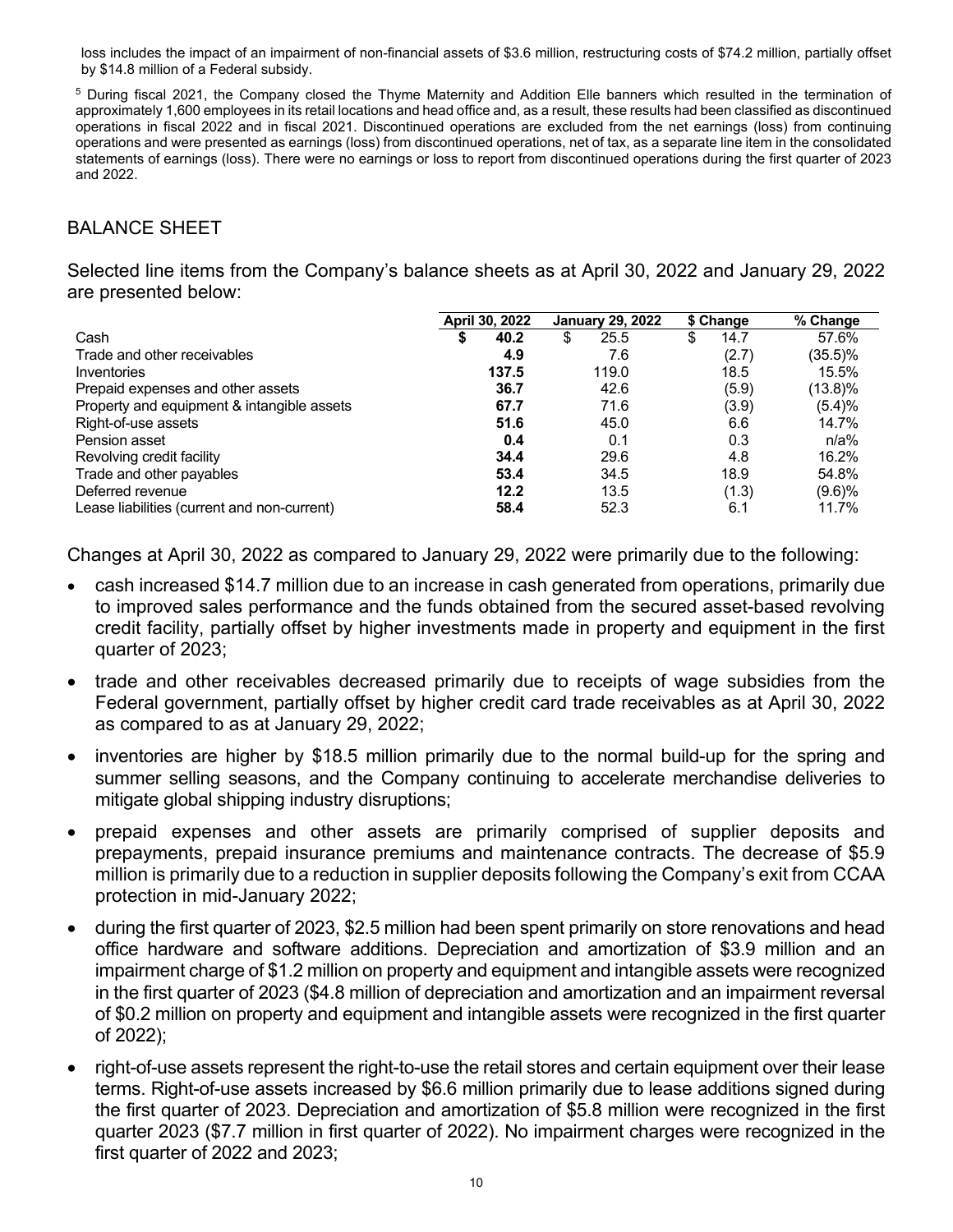- pension asset increased largely due to a \$0.9 million net actuarial gain recognized in other comprehensive income in the first quarter of 2023, partially offset by an excess amount of \$0.6 million of pension expense over pension contributions;
- revolving credit facility of \$34.4 million consists of the amount borrowed under the secured assetbased revolving credit facility;
- trade and other payables increased by approximately \$18.9 million primarily due to the timing of payments related to trade payables, an increase in sales tax liabilities and an increase in provision of sales returns as a result of the increase in sales during the first quarter of 2023;
- deferred revenue decreased largely due to gift card redemptions. Deferred revenue consists of unredeemed gift cards, loyalty points and awards granted under customer loyalty programs;
- lease liabilities represent the present value of the Company's obligations to make lease payments for its store and equipment leases. During the first quarter of 2023, lease liabilities increased by lease additions of \$12.4 million and interest expense of \$1.0 million, offset by lease payments of \$7.4 million.

# OPERATING AND FINANCIAL RISK MANAGEMENT

Detailed descriptions of the Company's operating and financial risks are included in the Company's annual MD&A for the fiscal year ended January 29, 2022 (which is available on the SEDAR website at www.sedar.com).

# LIQUIDITY, CASH FLOWS AND CAPITAL RESOURCES

As at April 30,2022, the Company had current assets of \$219.3 million (May 1, 2021 – \$212.3 million; January 29, 2022 - \$194.7 million) and current liabilities of \$122.5 million (May 1, 2021 - \$278.1 million, including liabilities subject to compromise of \$202.2 million; January 29, 2022 - \$99.0 million) and no long-term debt (other than lease liabilities). As at April 30,2022, included in the Company's current assets is cash of \$40.2 million (May 1, 2021 - \$67.1 million; January 29, 2022 - \$25.5 million). Cash is held in interest bearing accounts mainly with a major Canadian financial institution.

In late fiscal 2022, as part of its emergence from CCAA proceedings, the Company entered into a senior secured asset-based revolving facility with a Canadian financial institution of up to \$115.0 million ("borrowing base"), or its U.S. dollar equivalent, including facilities available for securing letters of credit of up to \$35.0 million (or its U.S. dollar equivalent). This committed facility matures on January 12, 2025 and shall be used to finance the ongoing operations of the Company. As at April 30,2022, the Company's borrowing base was \$97.3 million (January 29, 2022 - \$90.7 million) and \$34.4 million was borrowed under the credit facility (January 29, 2022 - \$29.6 million). Refer to Note 9 in the unaudited condensed consolidated interim financial statements for the first quarter of 2023.

In the first quarter of 2023, the Company invested \$2.5 million in capital expenditures, on a cash basis, primarily in store renovations and head office hardware and software additions. Excluding any extended economic uncertainty impact from COVID-19, the Company expects to invest approximately \$10.0 million in capital expenditures in fiscal 2023 in various areas such as store renovations, visual capacity projects, digital platform enhancements, customer service engagement and other corporate initiatives.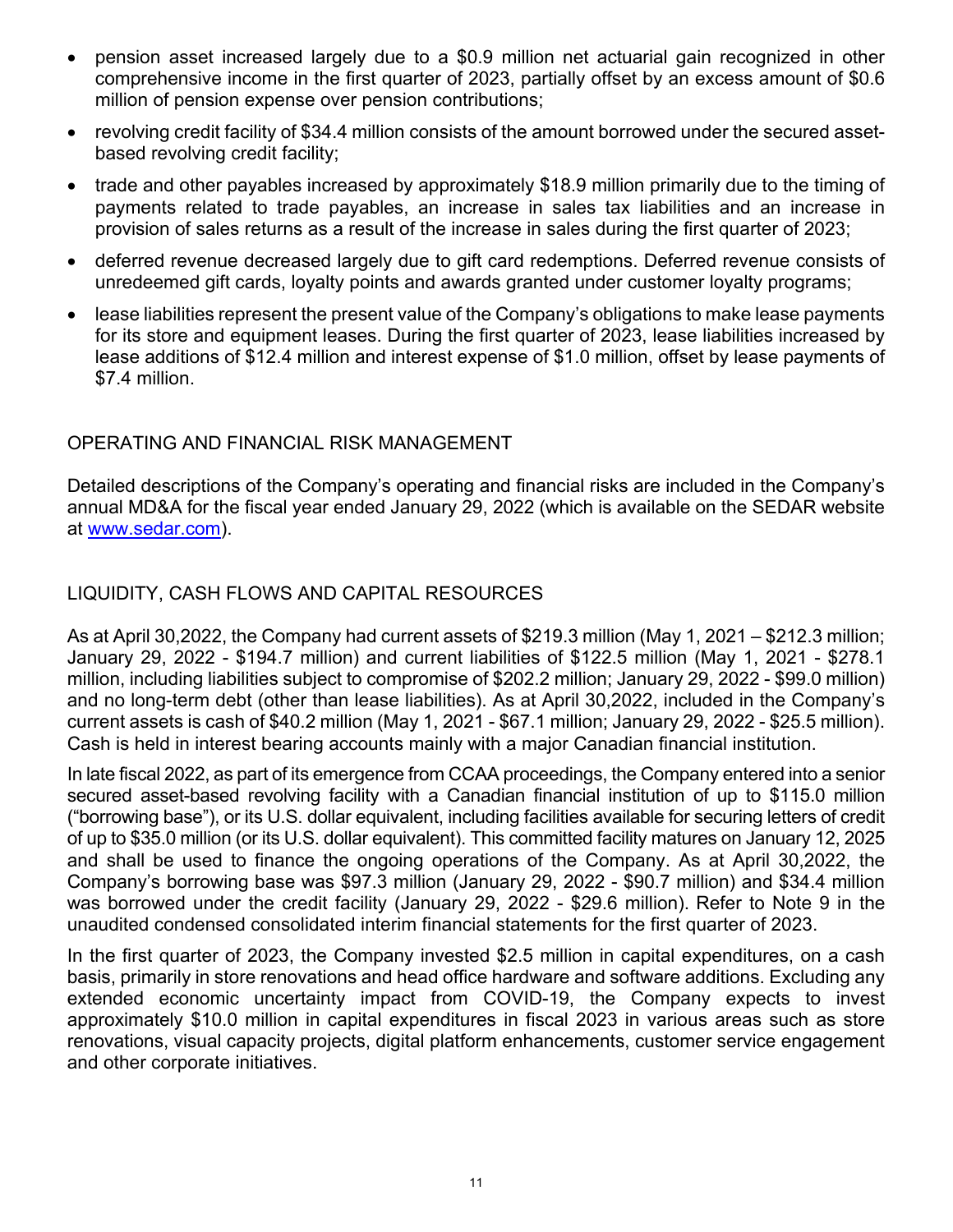# FINANCIAL COMMITMENTS

There have been no material changes in the Company's financial commitments that are outside of the ordinary course of the Company's business from those described in the Company's audited annual consolidated financial statements for the year ended January 29, 2022.

# OUTSTANDING SHARE DATA

At June 21, 2022, 13,440,000 Common shares and 35,427,322 Class A non-voting shares of the Company were issued and outstanding. Each Common share entitles the holder thereof to one vote at meetings of shareholders of the Company. During the first quarter of 2023, the Company granted 2,050,000 time and performance-based share options at an exercise price of \$1.50 per share. As at June 21, 2022, the Company has a total of 2,850,000 share options outstanding at an average exercise price of \$2.86. Each share option entitles the holder to purchase one Class A non-voting share of the Company at an exercise price established based on the market price of the shares at the date the option was granted.

### OFF-BALANCE SHEET ARRANGEMENTS

### Derivative Financial Instruments

The Company in its normal course of business must make long lead-time commitments for a significant portion of its merchandise purchases, in some cases as long as twelve months. Most of these purchases must be paid for in U.S. dollars. The Company considers a variety of strategies designed to manage the cost of its continuing U.S. dollar long-term commitments, including spot rate purchases and foreign currency forward contracts with maturities generally not exceeding twelve months and are normally designated as cash flow hedges. During fiscal 2021, future U.S. dollar denominated purchases, hedged by outstanding forward contracts were no longer expected to occur as a result of the Company's effort to reduce future inventory purchases in response to the uncertainty surrounding COVID-19 and the restructuring plan. Consequently, in early fiscal 2021, the Company had temporarily paused its hedging program due to the uncertainties surrounding future inventory purchase commitments as a result of COVID-19 and the restructuring plan under the now finalized CCAA proceedings. As at April 30, 2022, the Company's hedging program remained temporarily paused and there were no foreign exchange contracts outstanding.

# RELATED PARTY TRANSACTIONS

There have been no significant changes in related party transactions from those disclosed in the Company's audited annual consolidated financial statements for the year ended January 29, 2022.

# FINANCIAL INSTRUMENTS

The Company uses its cash resources to fund ongoing working capital needs along with capital expenditures. Financial instruments that are exposed to concentrations of credit risk consist primarily of cash and trade and other receivables. The Company reduces this risk by dealing only with highlyrated counterparties, normally major Canadian financial institutions. The Company closely monitors its risk with respect to short-term cash investments.

The volatility of the U.S. dollar vis-à-vis the Canadian dollar impacts earnings and while the Company considers a variety of strategies designed to manage the cost of its continuing U.S. dollar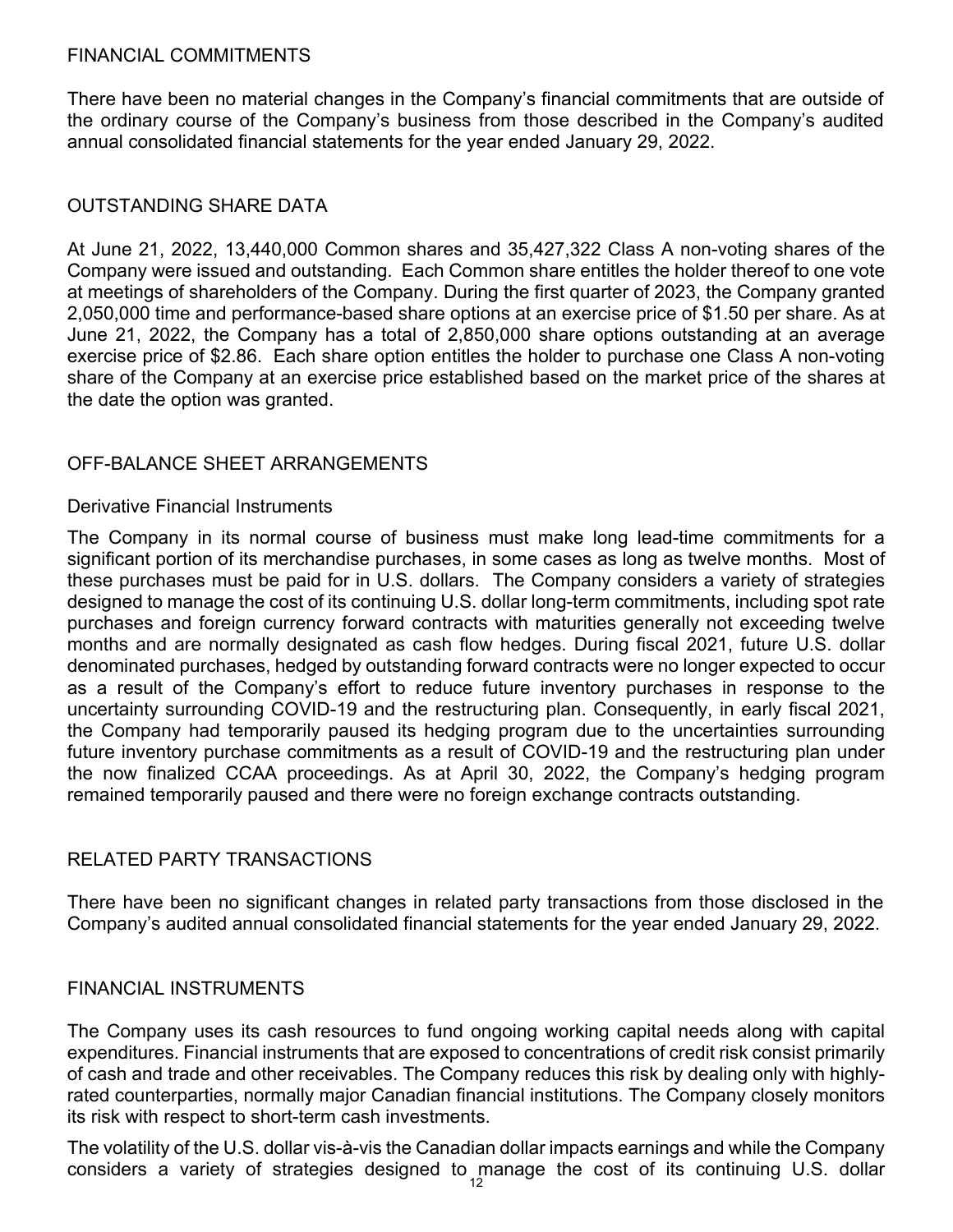commitments, such as spot rate purchases and foreign exchange contracts, this volatility can result in exposure to risk. With the Company temporarily pausing its hedging program, the exposure to risk is augmented subject to the U.S. dollar appreciating in value.

# CRITICAL ACCOUNTING ESTIMATES, JUDGMENTS AND ASSUMPTIONS

# Key Sources of Estimation Uncertainty

There have been no significant changes in the key sources of estimation uncertainty and judgements made in relation to the accounting policies applied as disclosed in the Company's annual MD&A for the year ended January 29, 2022 (which is available on the SEDAR website at www.sedar.com).

# NEW ACCOUNTING STANDARDS AND INTERPRETATIONS NOT YET ADOPTED

New amendments to standards and interpretations not yet effective for the first quarter of 2023 for which earlier adoption was permitted have not been applied in preparing the unaudited condensed consolidated interim financial statements as at and for the 13 weeks ended April 30, 2022. The amendments to standards and interpretations that are currently under review:

- Disclosure Initiative Accounting Policies (Amendments to IAS 1 and IFRS Practice Statement 2)
- Definition of accounting Estimates (Amendments to IAS 8)

Further information on these modifications can be found in Note 3 of the unaudited condensed consolidated interim financial statements for the first quarter of 2023.

# ADOPTION OF NEW ACCOUNTING POLICY

Onerous Contracts – Cost of Fulfilling a Contract (Amendments to IAS 37)

The adoption of this amendment to IAS 37 did not have a significant impact on the Company's unaudited condensed consolidated interim financial statements as at and for the 13 weeks ended April 30, 2022.

Further information on the adoption of this new policy can be found in Note 3 of the unaudited condensed consolidated interim financial statements for the first quarter of 2023.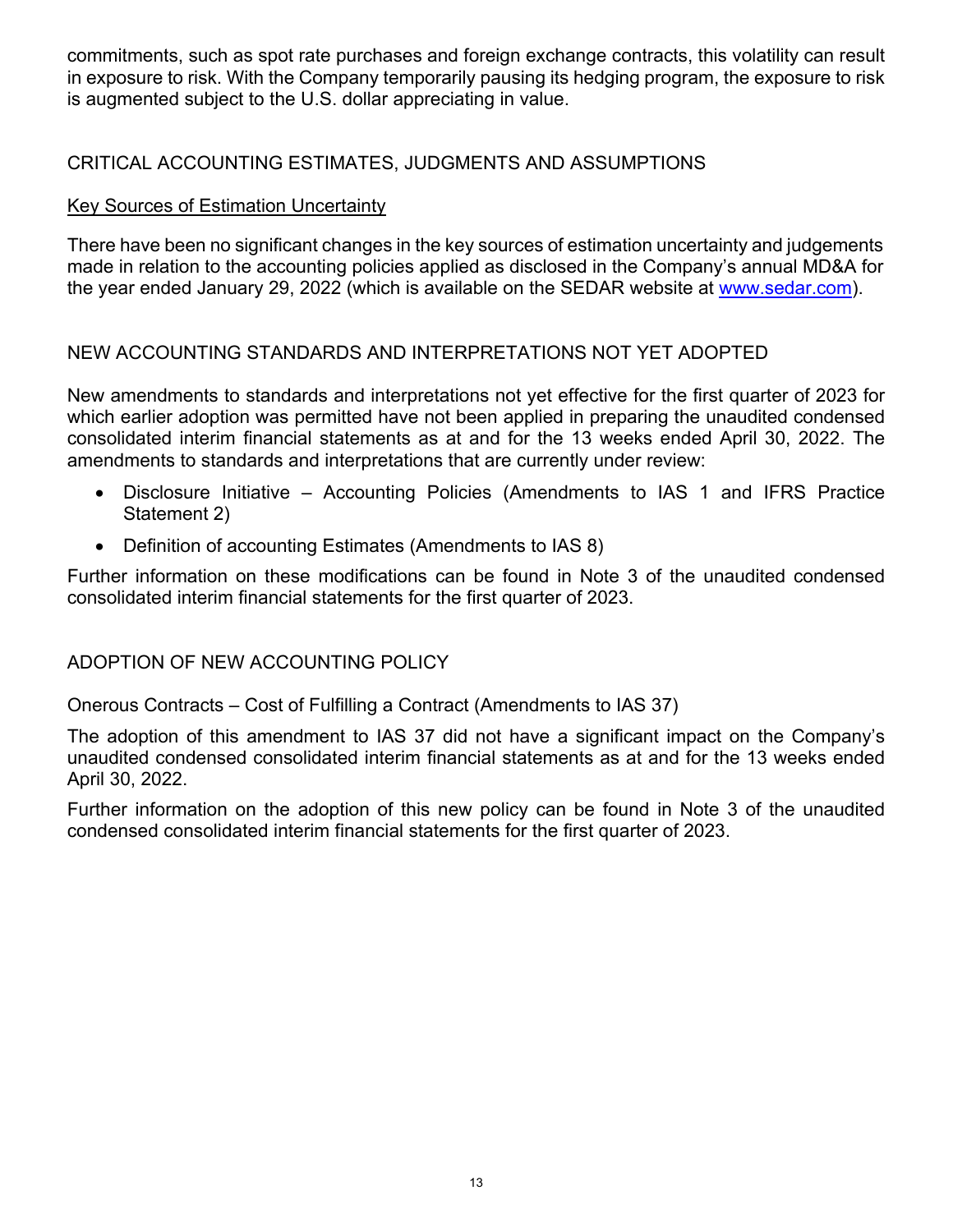# **REITMANS (CANADA) LIMITED CONDENSED CONSOLIDATED INTERIM STATEMENTS OF LOSS**

(Unaudited)

(in thousands of Canadian dollars except per share amounts)

|                                     |              | For the 13 weeks ended |                       |             |          |  |  |  |
|-------------------------------------|--------------|------------------------|-----------------------|-------------|----------|--|--|--|
|                                     | <b>Notes</b> |                        | <b>April 30, 2022</b> | May 1, 2021 |          |  |  |  |
| <b>Sales</b>                        |              | $\mathbf S$            | 153,859               | \$          | 121,250  |  |  |  |
| Cost of goods sold                  | 6            |                        | 69,896                |             | 61,389   |  |  |  |
| Gross profit                        |              |                        | 83,963                |             | 59,861   |  |  |  |
| Selling and distribution expenses   |              |                        | 73,257                |             | 57,153   |  |  |  |
| Administrative expenses             |              |                        | 10,482                |             | 8,874    |  |  |  |
| Restructuring                       | 12           |                        | 620                   |             | (6, 562) |  |  |  |
| Results from operating activities   |              |                        | (396)                 |             | 396      |  |  |  |
| Finance income                      | 16           |                        | 80                    |             | 763      |  |  |  |
| Finance costs                       | 16           |                        | 1,361                 |             | 1,137    |  |  |  |
| (Loss) earnings before income taxes |              |                        | (1,677)               |             | 22       |  |  |  |
| Income tax expense                  |              |                        | 40                    |             | 24       |  |  |  |
| Net loss                            |              | \$                     | (1,717)               | \$          | (2)      |  |  |  |
| Loss per share:                     | 17           |                        |                       |             |          |  |  |  |
| Basic                               |              | \$                     | (0.04)                | \$          | (0.00)   |  |  |  |
| Diluted                             |              |                        | (0.04)                |             | (0.00)   |  |  |  |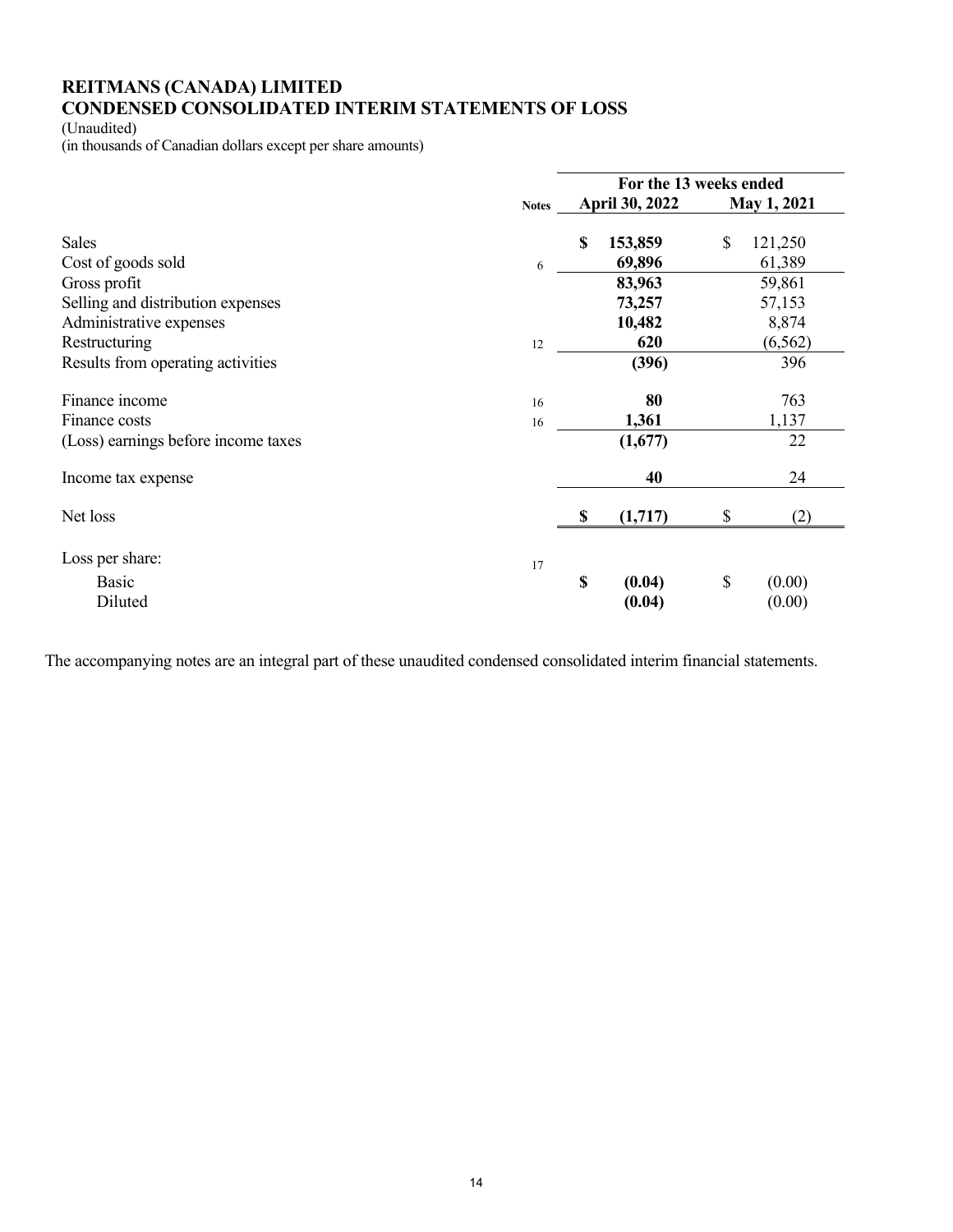## **REITMANS (CANADA) LIMITED CONDENSED CONSOLIDATED INTERIM STATEMENTS OF COMPREHENSIVE (LOSS) INCOME**

(Unaudited)

(in thousands of Canadian dollars)

|                                                                        |              |   | For the 13 weeks ended |    |                    |  |  |  |  |
|------------------------------------------------------------------------|--------------|---|------------------------|----|--------------------|--|--|--|--|
|                                                                        | <b>Notes</b> |   | <b>April 30, 2022</b>  |    | <b>May 1, 2021</b> |  |  |  |  |
| Net loss                                                               |              | S | (1,717)                | \$ | (2)                |  |  |  |  |
| Other comprehensive (loss) income                                      |              |   |                        |    |                    |  |  |  |  |
| Items that are or may be reclassified subsequently to net earnings:    |              |   |                        |    |                    |  |  |  |  |
| Foreign currency translation differences                               | 13           |   |                        |    | 198                |  |  |  |  |
|                                                                        |              |   | (7)                    |    | 198                |  |  |  |  |
| Items that will not be reclassified to net earnings:                   |              |   |                        |    |                    |  |  |  |  |
| Actuarial gain on defined benefit plan (net of tax of \$nil for the 13 |              |   |                        |    |                    |  |  |  |  |
| weeks ended April 30, 2022)                                            | 8            |   | 911                    |    |                    |  |  |  |  |
|                                                                        |              |   |                        |    |                    |  |  |  |  |
| Total other comprehensive income                                       |              |   | 904                    |    | 198                |  |  |  |  |
|                                                                        |              |   |                        |    |                    |  |  |  |  |
| Total comprehensive (loss) income                                      |              |   | (813)                  | S  | 196                |  |  |  |  |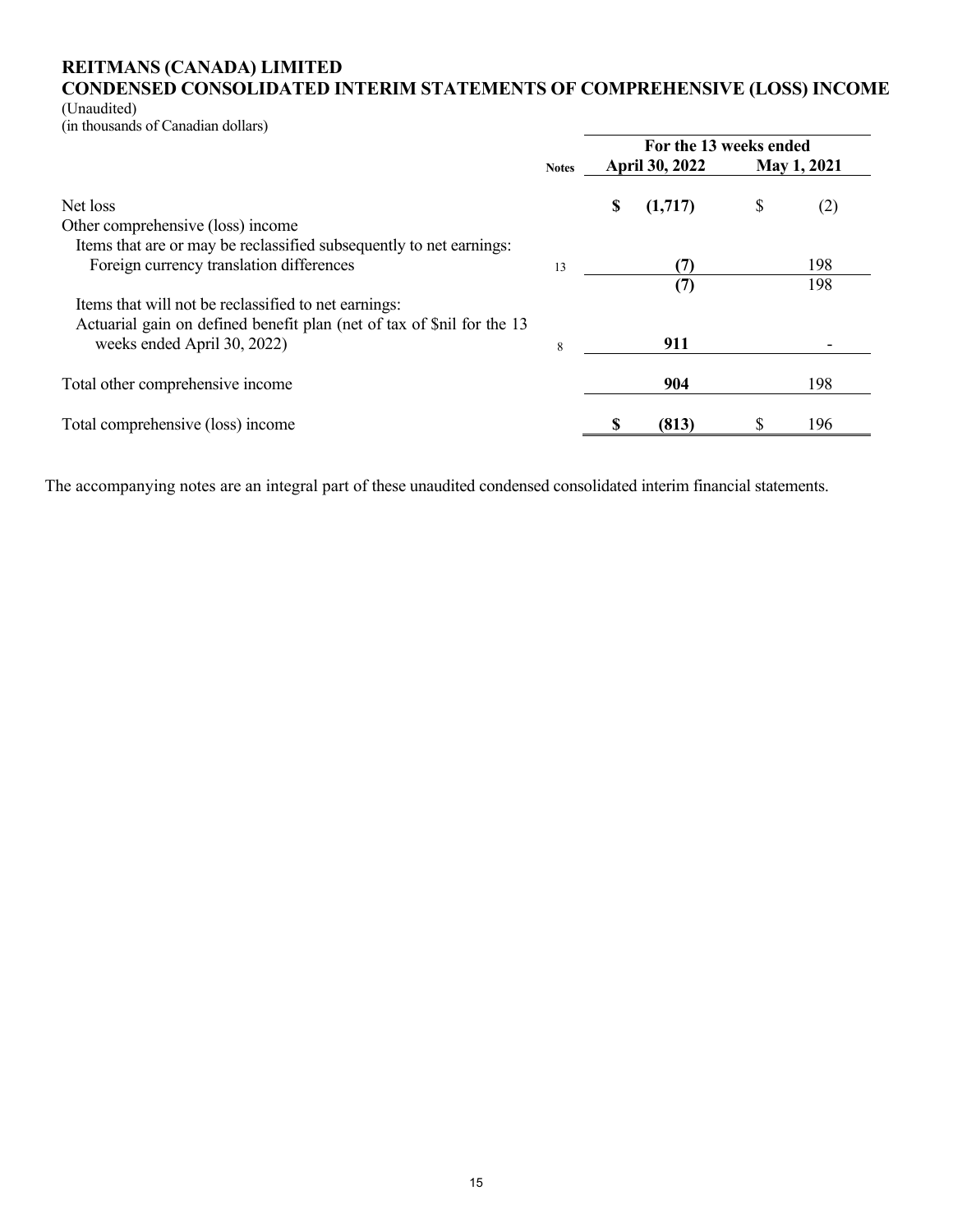#### **REITMANS (CANADA) LIMITED CONDENSED CONSOLIDATED INTERIM BALANCE SHEETS**

(Unaudited)

(in thousands of Canadian dollars)

|                                             | <b>Notes</b>   | April 30, 2022 | May 1, $2021^{(1)}$ | <b>January 29, 2022</b> |
|---------------------------------------------|----------------|----------------|---------------------|-------------------------|
| <b>ASSETS</b>                               |                |                |                     |                         |
| <b>CURRENT ASSETS</b>                       |                |                |                     |                         |
| Cash                                        | 4              | \$<br>40,210   | 67,091<br>\$        | \$<br>25,502            |
| Trade and other receivables                 | 5              | 4,923          | 9,528               | 7,606                   |
| Inventories                                 | 6              | 137,505        | 101,918             | 118,972                 |
| Prepaid expenses and other assets           |                | 36,678         | 33,788              | 42,590                  |
| <b>Total Current Assets</b>                 |                | 219,316        | 212,325             | 194,670                 |
| NON-CURRENT ASSETS                          |                |                |                     |                         |
| Restricted cash                             | $\overline{4}$ | 2,759          | 2,754               | 2,757                   |
| Property and equipment                      | 18             | 63,572         | 63,928              | 65,970                  |
| Intangible assets                           | 18             | 4,095          | 9,048               | 5,613                   |
| Right-of-use assets                         | $\overline{7}$ | 51,583         | 53,174              | 44,978                  |
| Pension asset                               | 8              | 418            |                     | 100                     |
| Deferred income taxes                       |                | 190            | 151                 | 186                     |
| <b>Total Non-Current Assets</b>             |                | 122,617        | 129,055             | 119,604                 |
| <b>TOTAL ASSETS</b>                         |                | \$ 341,933     | \$341,380           | \$314,274               |
| <b>LIABILITIES AND SHAREHOLDERS' EQUITY</b> |                |                |                     |                         |
| <b>CURRENT LIABILITIES</b>                  |                |                |                     |                         |
| Revolving credit facility                   | 9              | S<br>34,439    | \$                  | \$<br>29,634            |
| Trade and other payables                    | 10             | 53,427         | 33,731              | 34,478                  |
| Deferred revenue                            | 11             | 12,150         | 11,315              | 13,490                  |
| Income taxes payable                        |                | 535            | 318                 | 537                     |
| Current portion of lease liabilities        | $\tau$         | 21,954         | 30,532              | 20,888                  |
| Liabilities subject to compromise           | 12             |                | 202,170             |                         |
| <b>Total Current Liabilities</b>            |                | 122,505        | 278,066             | 99,027                  |
| NON-CURRENT LIABILITIES                     |                |                |                     |                         |
| Lease liabilities                           | $\overline{7}$ | 36,413         | 38,155              | 31,419                  |
| Pension liability                           |                |                | 3,278               |                         |
| <b>Total Non-Current Liabilities</b>        |                | 36,413         | 41,433              | 31,419                  |
| <b>SHAREHOLDERS' EQUITY</b>                 |                |                |                     |                         |
| Share capital                               | 13             | 27,406         | 27,406              | 27,406                  |
| Contributed surplus                         |                | 10,295         | 10,295              | 10,295                  |
| Retained earnings (deficit)                 |                | 146,174        | (15, 164)           | 146,980                 |
| Accumulated other comprehensive loss        | 13             | (860)          | (656)               | (853)                   |
| Total Shareholders' Equity                  |                | 183,015        | 21,881              | 183,828                 |
| <b>TOTAL LIABILITIES AND</b>                |                |                |                     |                         |
| <b>SHAREHOLDERS' EQUITY</b>                 |                | \$341,933      | \$341,380           | \$314,274               |

(1) As at May 1, 2021, restricted cash of \$2,754 has be classified as non-current assets to correctly reflect the presentation of this caption.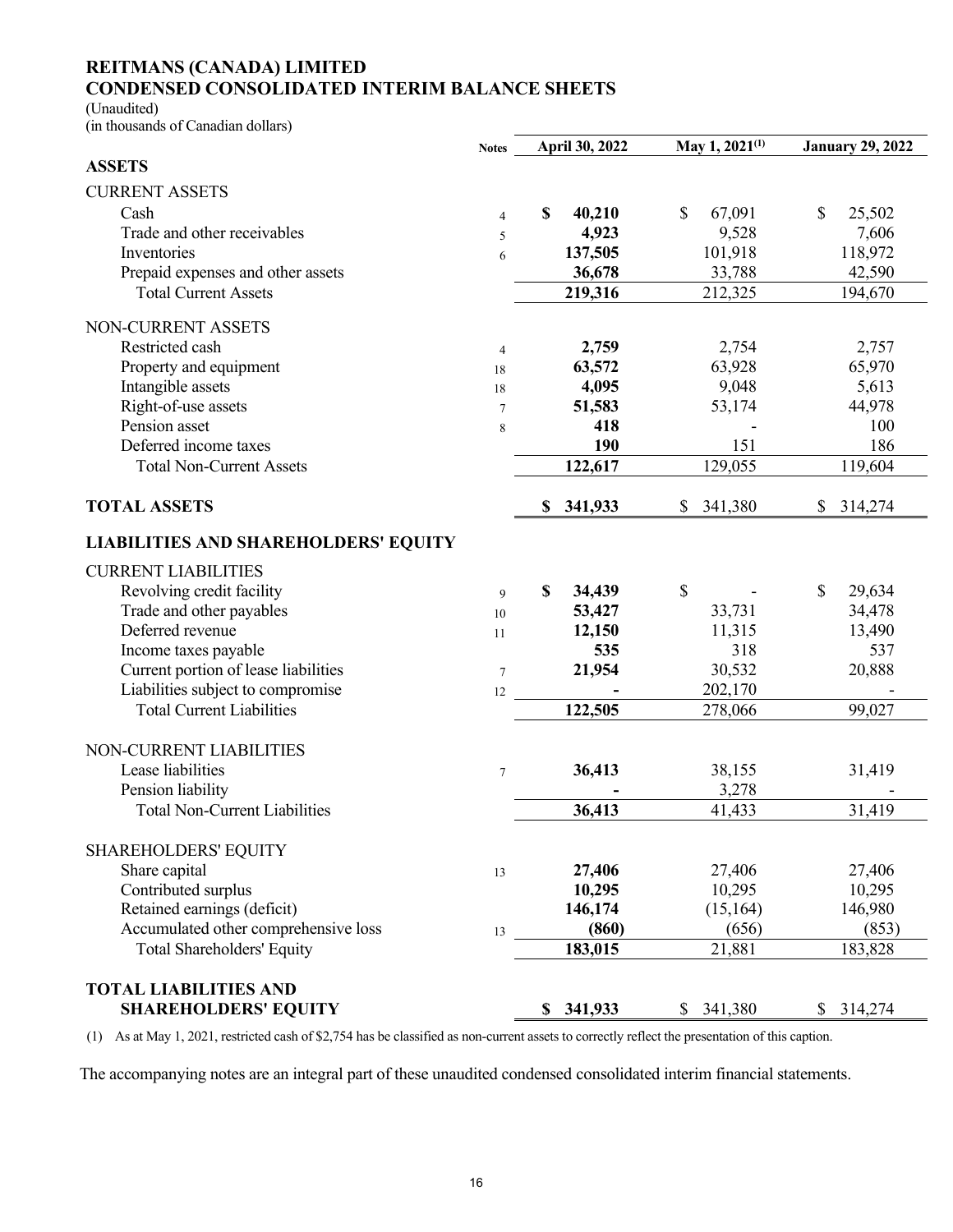# **REITMANS (CANADA) LIMITED CONDENSED CONSOLIDATED INTERIM STATEMENTS OF CHANGES IN SHAREHOLDERS' EQUITY**

# (Unaudited)

(in thousands of Canadian dollars)

|                                                                                                | <b>Notes</b> |   | <b>Share</b><br>Capital |               | Contributed<br><b>Surplus</b> |    | <b>Retained</b><br>Earnings<br>(Deficit) |    | <b>Accumulated Other</b><br>Comprehensive<br>Loss |    | <b>Total</b><br>Shareholders'<br><b>Equity</b> |
|------------------------------------------------------------------------------------------------|--------------|---|-------------------------|---------------|-------------------------------|----|------------------------------------------|----|---------------------------------------------------|----|------------------------------------------------|
| <b>Balance as at January 30, 2022</b>                                                          |              | S | 27,406                  | S.            | 10,295                        | S. | 146,980                                  | \$ | (853)                                             | S  | 183,828                                        |
| Net loss<br>Total other comprehensive income (loss)<br>Total comprehensive loss for the period | 13           |   |                         |               |                               |    | (1,717)<br>911<br>(806)                  |    | (7)<br>(7)                                        |    | (1,717)<br>904<br>(813)                        |
| Balance as at April 30, 2022                                                                   |              |   | 27,406                  |               | \$10,295                      | S. | 146,174                                  | S  | (860)                                             | S. | 183,015                                        |
| <b>Balance as at January 31, 2021</b>                                                          |              | S | 27,406                  |               | \$10,295                      | S. | (15,162)                                 | \$ | (854)                                             | \$ | 21,685                                         |
| Net loss<br>Total other comprehensive income                                                   | 13           |   |                         |               |                               |    | (2)                                      |    | 198                                               |    | (2)<br>198                                     |
| Total comprehensive (loss) income for the<br>period                                            |              |   |                         |               |                               |    | (2)                                      |    | 198                                               |    | 196                                            |
| Balance as at May 1, 2021                                                                      |              |   | 27,406                  | <sup>\$</sup> | 10,295                        | S. | (15, 164)                                | S  | (656)                                             |    | 21,881                                         |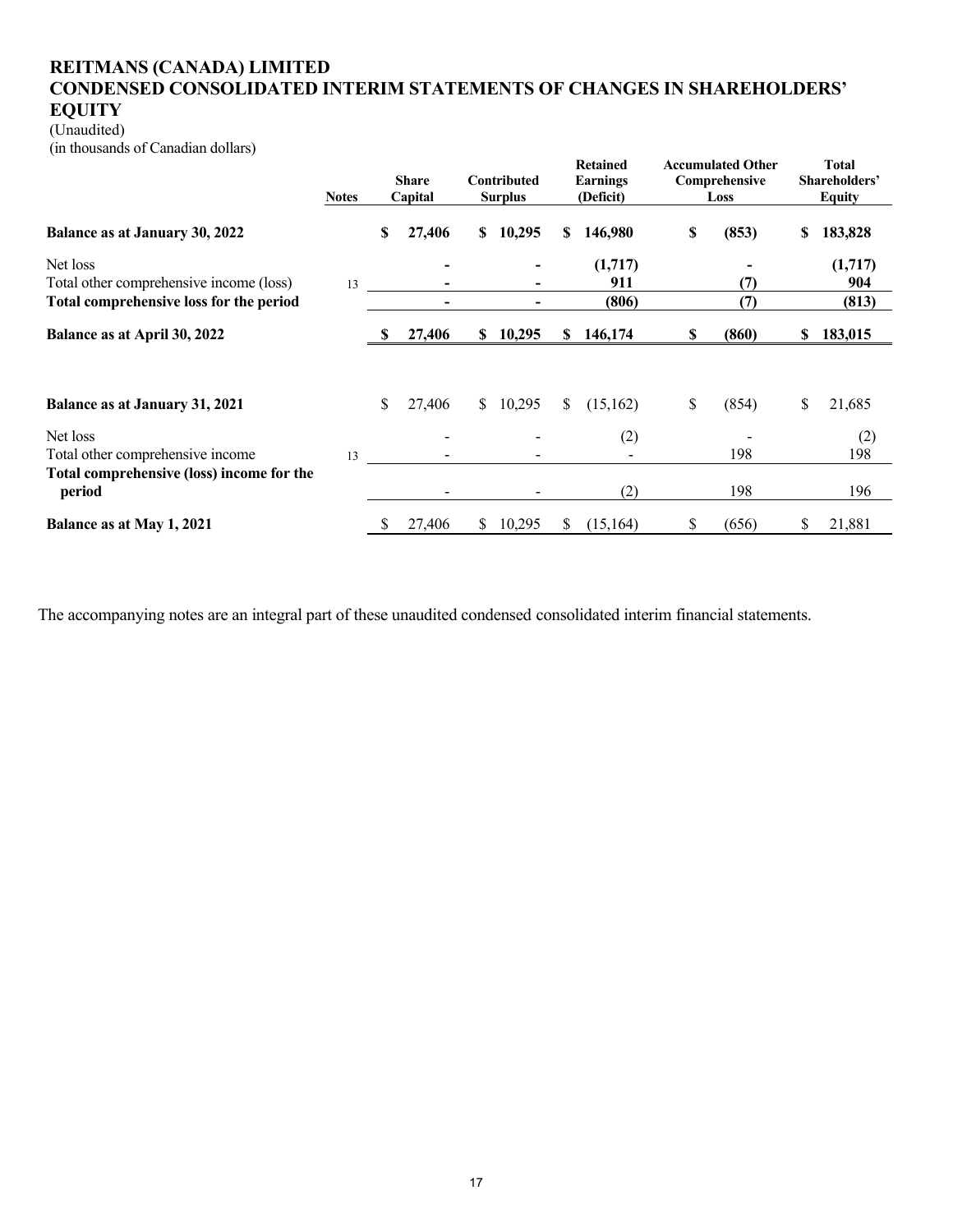#### **REITMANS (CANADA) LIMITED CONDENSED CONSOLIDATED INTERIM STATEMENTS OF CASH FLOWS**

(Unaudited)

(in thousands of Canadian dollars)

|                                                                |                | For the 13 weeks ended |                |    |             |  |  |
|----------------------------------------------------------------|----------------|------------------------|----------------|----|-------------|--|--|
|                                                                | <b>Notes</b>   |                        | April 30, 2022 |    | May 1, 2021 |  |  |
| <b>CASH FLOWS FROM OPERATING ACTIVITIES</b>                    |                |                        |                |    |             |  |  |
| Net loss                                                       |                | \$                     | (1,717)        | \$ | (2)         |  |  |
| Adjustments for:                                               |                |                        |                |    |             |  |  |
| Depreciation, amortization and net impairment losses           |                |                        | 10,891         |    | 12,298      |  |  |
| Foreign exchange (gain) loss                                   |                |                        | (1, 847)       |    | 2,024       |  |  |
| Gain on lease re-measurements due to restructuring             | 7,12           |                        |                |    | (3, 449)    |  |  |
| Interest on lease liabilities                                  | 16             |                        | 1,015          |    | 1,137       |  |  |
| Interest on revolving credit facility                          | 16             |                        | 346            |    |             |  |  |
| Interest income                                                | 16             |                        | (34)           |    | (50)        |  |  |
| Income tax expense                                             |                |                        | 40             |    | 24          |  |  |
|                                                                |                |                        | 8,694          |    | 11,982      |  |  |
| Changes in:                                                    |                |                        |                |    |             |  |  |
| Trade and other receivables                                    | 5              |                        | 2,666          |    | 1,127       |  |  |
| Inventories                                                    | 6              |                        | (18, 533)      |    | (5,796)     |  |  |
| Prepaid expenses and other assets                              |                |                        | 5,912          |    | (1,688)     |  |  |
| Pension asset                                                  | 8              |                        | 593            |    | 186         |  |  |
| Trade and other payables                                       | 10             |                        | 20,231         |    | 2,046       |  |  |
| Liabilities subject to compromise                              | 12             |                        |                |    | (1,624)     |  |  |
| Deferred revenue                                               | 11             |                        | (1,340)        |    | (1, 147)    |  |  |
| Cash from operating activities                                 |                |                        | 18,223         |    | 5,086       |  |  |
| Interest received                                              |                |                        | 51             |    | 63          |  |  |
| Interest paid                                                  |                |                        | (316)          |    |             |  |  |
| Income taxes paid                                              |                |                        | (46)           |    | (1,164)     |  |  |
| Net cash flows from operating activities                       |                |                        | 17,912         |    | 3,985       |  |  |
| CASH FLOWS USED IN INVESTING ACTIVITIES                        |                |                        |                |    |             |  |  |
| Additions to property and equipment and intangible assets, net |                |                        | (2, 476)       |    | (936)       |  |  |
| Cash flows used in investing activities                        | 18             |                        | (2, 476)       |    | (936)       |  |  |
|                                                                |                |                        |                |    |             |  |  |
| CASH FLOWS USED IN FINANCING ACTIVITIES                        |                |                        |                |    |             |  |  |
| Restricted cash                                                | $\overline{4}$ |                        | (2)            |    | (1)         |  |  |
| Net proceeds from revolving credit facility                    | 9              |                        | 4,805          |    |             |  |  |
| Payment of lease liabilities                                   |                |                        | (7, 364)       |    | (9, 489)    |  |  |
| Cash flows used in financing activities                        |                |                        | (2,561)        |    | (9,490)     |  |  |
| FOREIGN EXCHANGE GAIN (LOSS) ON CASH HELD IN FOREIGN           |                |                        |                |    |             |  |  |
| <b>CURRENCY</b>                                                |                |                        | 1,833          |    | (1,630)     |  |  |
| NET INCREASE (DECREASE) IN CASH                                |                |                        | 14,708         |    | (8,071)     |  |  |
| CASH, BEGINNING OF THE PERIOD                                  |                |                        | 25,502         |    | 75,162      |  |  |
| CASH, END OF THE PERIOD                                        |                | \$                     | 40,210         | \$ | 67,091      |  |  |
|                                                                |                |                        |                |    |             |  |  |

Supplementary cash flow information (note 18)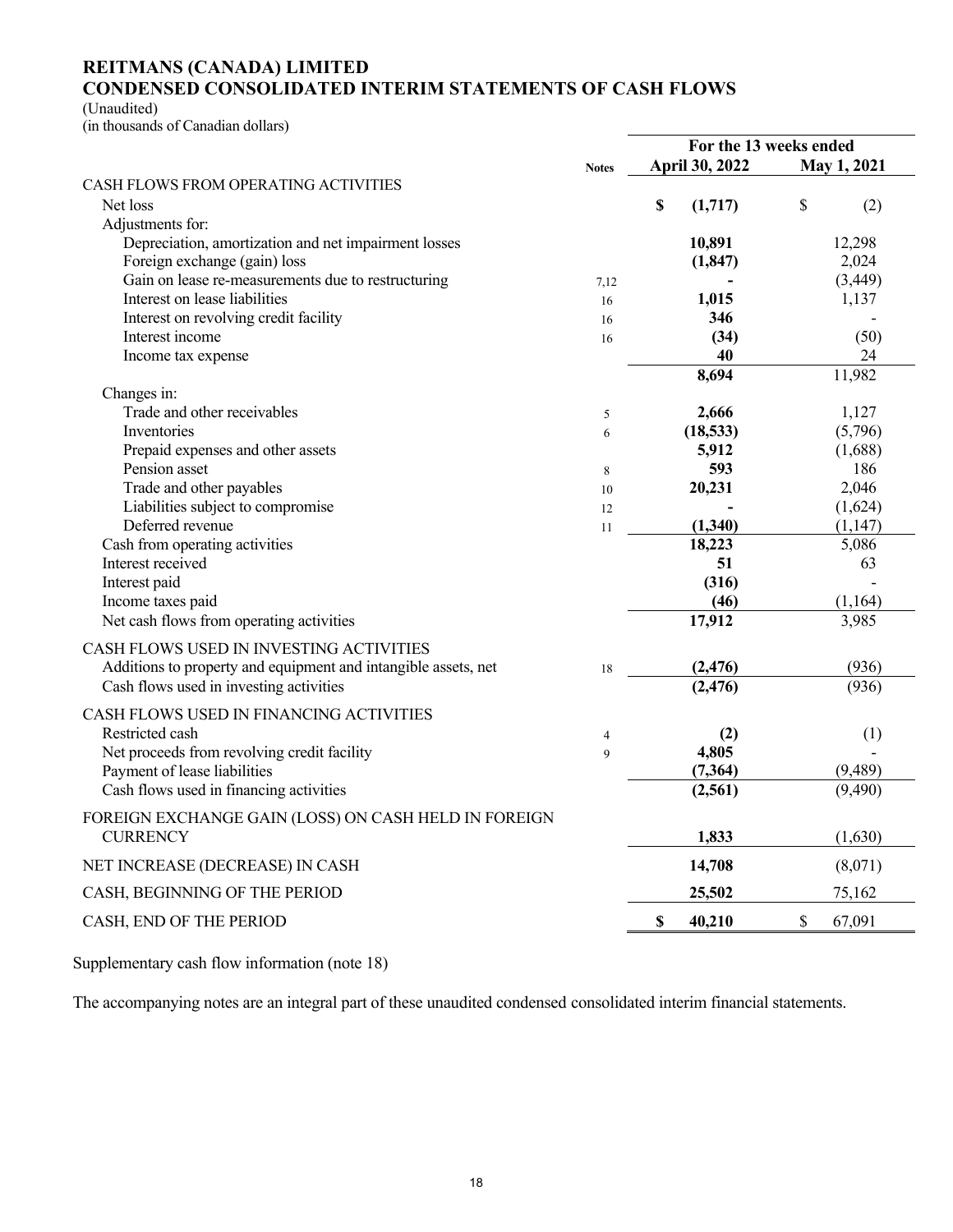#### **REITMANS (CANADA) LIMITED NOTES TO THE CONDENSED CONSOLIDATED INTERIM FINANCIAL STATEMENTS**  (Unaudited)

# **1. REPORTING ENTITY**

Reitmans (Canada) Limited (the "Company") is a company domiciled in Canada and is incorporated under the Canada Business Corporations Act. The address of the Company's registered office is 155 Wellington Street West, 40<sup>th</sup> Floor, Toronto, Ontario M5V 3J7. The principal business activity of the Company is the sale of women's wear.

### **2. BASIS OF PRESENTATION**

#### **a) Statement of Compliance**

 These unaudited condensed consolidated interim financial statements have been prepared in accordance with International Financial Reporting Standards ("IFRS"), as issued by the International Accounting Standards Board ("IASB") on a basis consistent with those accounting policies followed by the Company in the most recent audited annual consolidated financial statements except where noted below. These unaudited condensed consolidated interim financial statements have been prepared under IFRS in accordance with IAS 34, *Interim Financial Reporting*. Certain information, in particular the accompanying notes, normally included in the audited annual consolidated financial statements prepared in accordance with IFRS has been omitted or condensed. Accordingly, these unaudited condensed consolidated interim financial statements do not include all the information required for full annual financial statements, and, therefore, should be read in conjunction with the audited annual consolidated financial statements and the notes thereto for the year ended January 29, 2022.

 These unaudited condensed consolidated interim financial statements were authorized for issue by the Board of Directors on June 21, 2022.

#### **b) Basis of Measurement**

 These unaudited condensed consolidated interim financial statements have been prepared on the historical cost basis except for the following material items:

- lease liabilities are initially measured at the present value of the lease payments that are not paid at the lease commencement date;
- pension liability is recognized as the present value of the defined benefit obligation less the fair value of the plan assets; and
- liabilities for cash-settled share-based payment arrangements are measured in accordance with IFRS 2, *Share-Based Payment*.

#### **c) Seasonality of Interim Operations**

The retail business is seasonable and the results of operations for any interim period are not necessarily indicative of the results of operation for the full fiscal year or any future period. Due to the impact of COVID-19, sales are not expected to follow historical patterns.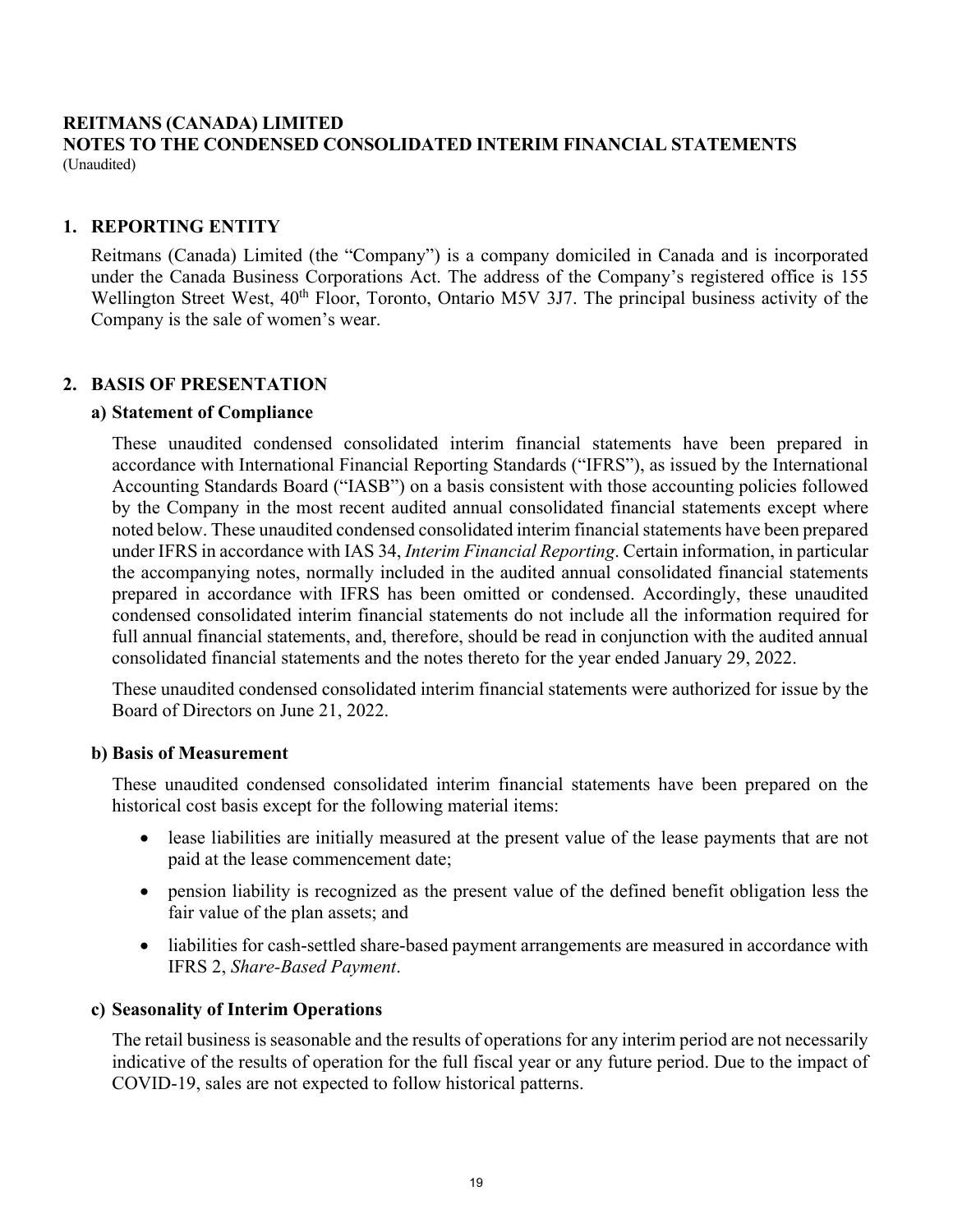#### **d) Functional and Presentation Currency**

 These unaudited condensed consolidated interim financial statements are presented in Canadian dollars, which is the Company's functional currency. All financial information presented in Canadian dollars has been rounded to the nearest thousand, except per share amounts.

#### **e) Estimates, Judgments and Assumptions**

The preparation of the unaudited condensed consolidated interim financial statements in accordance with IFRS requires management to make judgments, estimates and assumptions that affect the application of accounting policies and the reported amounts of assets, liabilities, the disclosure of contingent assets and contingent liabilities at the date of the consolidated financial statements and reported amounts of revenues and expenses during the period. Management has made significant judgments in connection with the potential impact of COVID-19 on the Company's reported assets, liabilities, revenue and expenses, and on the related disclosures, using estimates and assumptions, which are subject to significant uncertainties. The extent to which COVID-19 will continue to impact the Company's business, financial condition and results of operations will depend on future developments, which are highly uncertain and cannot be predicted at this time. These future developments include the measures taken by various government authorities to contain the virus and its variants spread for potential future waves, future customer shopping behavior including online sales and the impact of shipping delays to the supply chain. Accordingly, actual results could differ materially from those estimates and assumptions made by management.

 In preparing these unaudited condensed consolidated interim financial statements, the significant judgements made by management in applying the Company's accounting policies and key sources of estimation uncertainty were the same as those applied and described in the Company's audited annual consolidated financial statements for the year ended January 29, 2022.

# **f) CCAA Proceedings**

During the fiscal year ended January 29, 2022, on January 12, 2022, the Company emerged from the restructuring proceedings in connection with the Companies' Creditors Arrangement Act (the "CCAA") under which it obtained an initial order from the Superior Court of Quebec on May 19, 2020.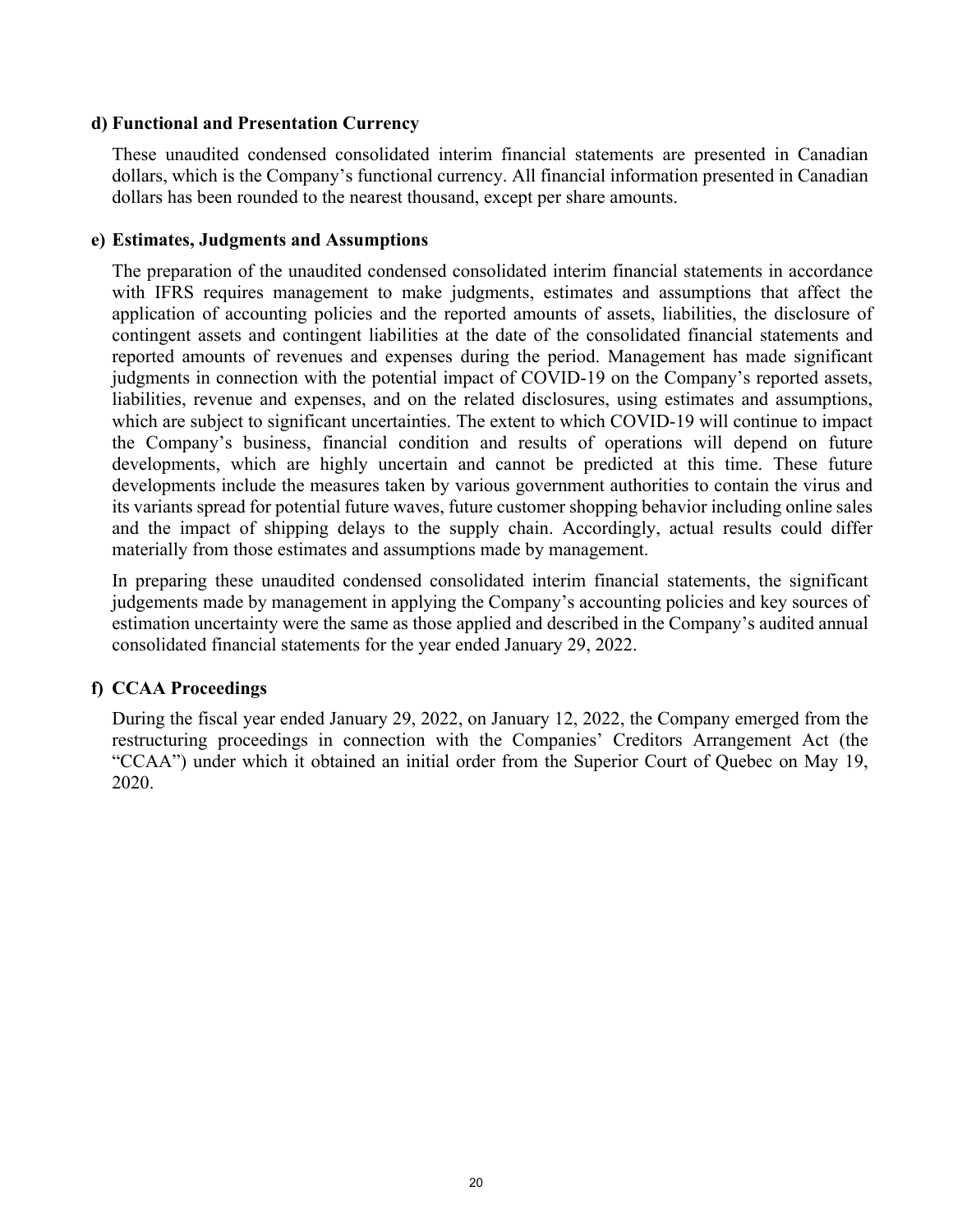# **3. SIGNIFICANT ACCOUNTING POLICIES**

 Except as described below, the significant accounting policies as disclosed in the Company's audited annual consolidated financial statements for the year ended January 29, 2022 have been applied consistently in the preparation of these unaudited condensed consolidated interim financial statements.

# **(a) Adoption of new accounting policies:**

### *Onerous Contracts – Cost of Fulfilling a Contract (Amendments to IAS 37)*

On May 14, 2020, the IASB issued *Onerous Contracts – Cost of Fulfilling a Contract (Amendments to IAS 37)*. The amendments are effective for annual periods beginning on or after January 1, 2022 and apply to contracts existing at the date when the amendments are first applied. Early adoption is permitted. IAS 37 does not specify which costs are included as a cost of fulfilling a contract when determining whether a contract is onerous. The IASB's amendments address this issue by clarifying the costs of fulfilling a contract.

The adoption of this amendment to IAS 37 did not have a significant impact on the Company's unaudited condensed consolidated interim financial statements.

### **(b) New standards and interpretations not yet adopted:**

#### *Disclosure initiative – Accounting Policies (Amendments to IAS 1 and IFRS Practice Statement 2)*

On February 12, 2021, the IASB issued Disclosure Initiative – Accounting Policies (Amendments to IAS 1 and IFRS Practice Statement 2 Making Materiality Judgements).

The amendments are effective for annual periods beginning on or after January 1, 2023. Early adoption is permitted. The amendments help companies provide useful accounting policy disclosures. The key amendments include:

- requiring companies to disclose their material accounting policies rather than their significant accounting policies;
- clarifying that accounting policies related to immaterial transactions, other events or conditions are themselves immaterial and as such need not be disclosed; and
- clarifying that not all accounting policies that relate to material transactions, other events or conditions are themselves material to a company's financial statements.

#### *Definition of Accounting Estimates (Amendments to IAS 8)*

On February 12, 2021, the IASB issued *Definition of Accounting Estimates (Amendments to IAS 8)*. The amendments are effective for annual periods beginning on or after January 1, 2023. Early adoption is permitted. The amendments introduce a new definition for accounting estimates, clarifying that they are monetary amounts in the financial statements that are subject to measurement uncertainty. The amendments also clarify the relationship between accounting policies and accounting estimates by specifying that a company develops an accounting estimate to achieve the objective set out by an accounting policy.

The Company does not expect that the adoption of these new standards will have a significant impact on its unaudited condensed consolidated interim financial statements.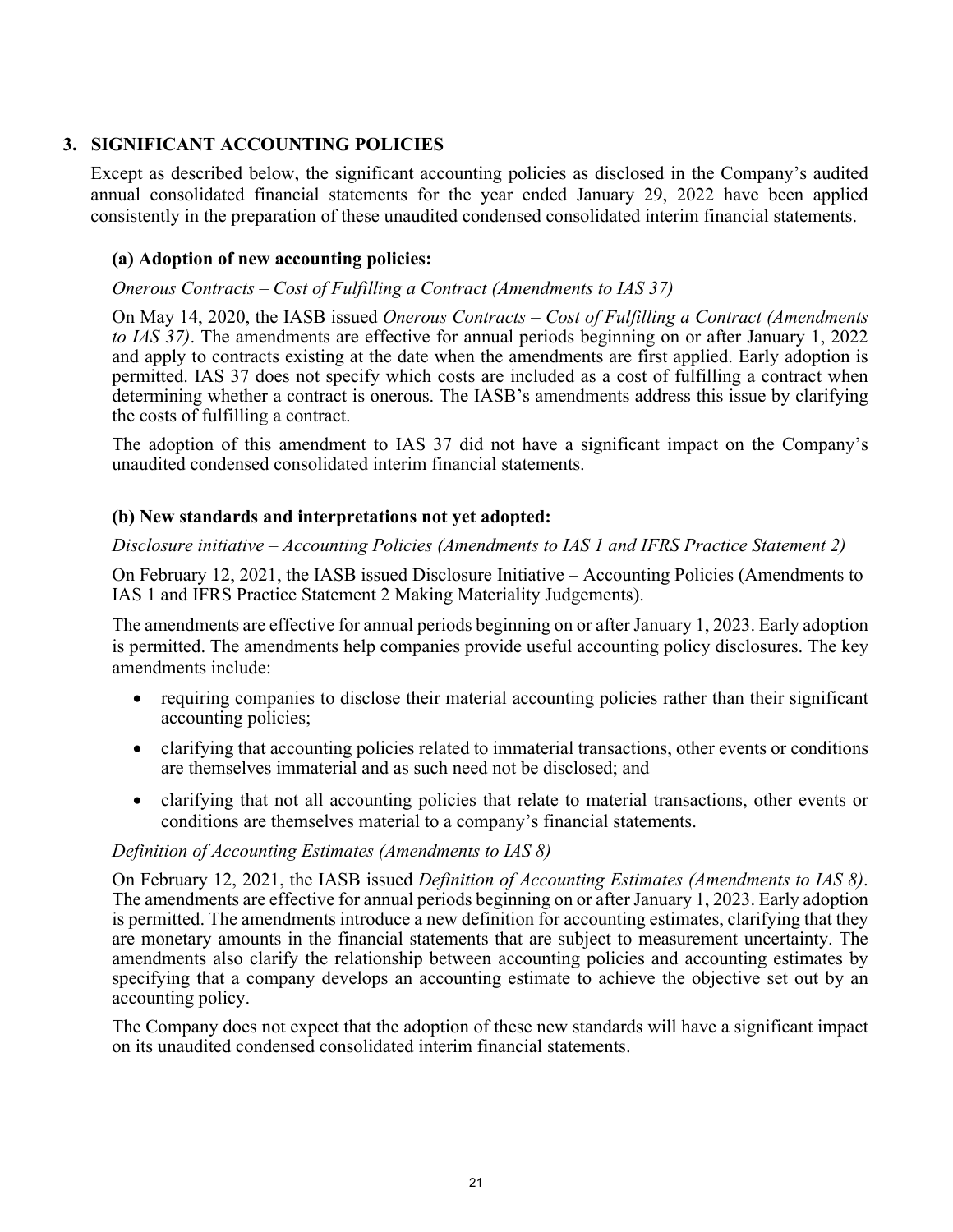# **4. CASH AND RESTRICTED CASH**

|                                                      | <b>April 30, 2022</b> | May 1, 2021           | <b>January 29, 2022</b> |
|------------------------------------------------------|-----------------------|-----------------------|-------------------------|
| $\operatorname{Cash}^{(1)}$<br>Restricted cash $(2)$ | 40.210<br>2,759       | 67,091<br>S.<br>2,754 | \$25,502<br>2,757       |
|                                                      | 42,969                | 69,845                | 28,259                  |

(1) The Company's cash held with banks bears interest at variable rates.

(2) Restricted cash represents cash held in trust by a Canadian financial institution as security on a standby letter of credit. Restricted cash is presented as non-current on the consolidated balance sheets.

### **5. TRADE AND OTHER RECEIVABLES**

As at April 30, 2022, trade and other receivables include an amount of \$642 (May 1, 2021 – \$6,315; January 29, 2022 – \$4,651) related to government grants receivable. The Government of Canada made available to businesses affected by COVID-19 the Canada Emergency Wage Subsidy ("CEWS"), which allows companies to claim a portion of employee wages, and the Canada Emergency Rent Subsidy ("CERS"), which allows companies to claim a portion of rent and occupancy costs when eligibility requirements are met. The Government of Canada consolidated these subsidies under the Tourism and Hospitality Recovery Program ("THRP") through which subsidies for wages and rent can be claimed.

During the 13 weeks ended April 30, 2022, the Company qualified to receive both the wage and rent subsidy through the THRP and there was reasonable assurance that the amount would be received from the government.

The Company recognized grant income of \$1,119 as a reduction of selling and distribution expenses and \$91 as a reduction of administrative expenses for the 13 weeks ended April 30, 2022 (\$9,500 as a reduction of selling and distribution expenses and \$836 as a reduction of administrative expenses, respectively, for the 13 weeks ended May 1, 2021).

# **6. INVENTORIES**

During the 13 weeks ended April 30, 2022, inventories recognized as cost of goods sold amounted to \$65,469 (May 1, 2021 - \$58,290). In addition, for the 13 weeks ended April 30, 2022, the Company recorded \$4,427 (May 1, 2021 - \$3,099) of write-downs of inventories as a result of net realizable value being lower than cost which were recognized in cost of goods sold. No inventory write-downs recognized in previous periods were reversed for the 13 weeks ended April 30, 2022 and May 1, 2021.

Included in inventories is a return asset for the right to recover returned goods for \$2,489 as at April 30, 2022 (May 1, 2021 - \$2,039; January 29, 2022 - \$1,880).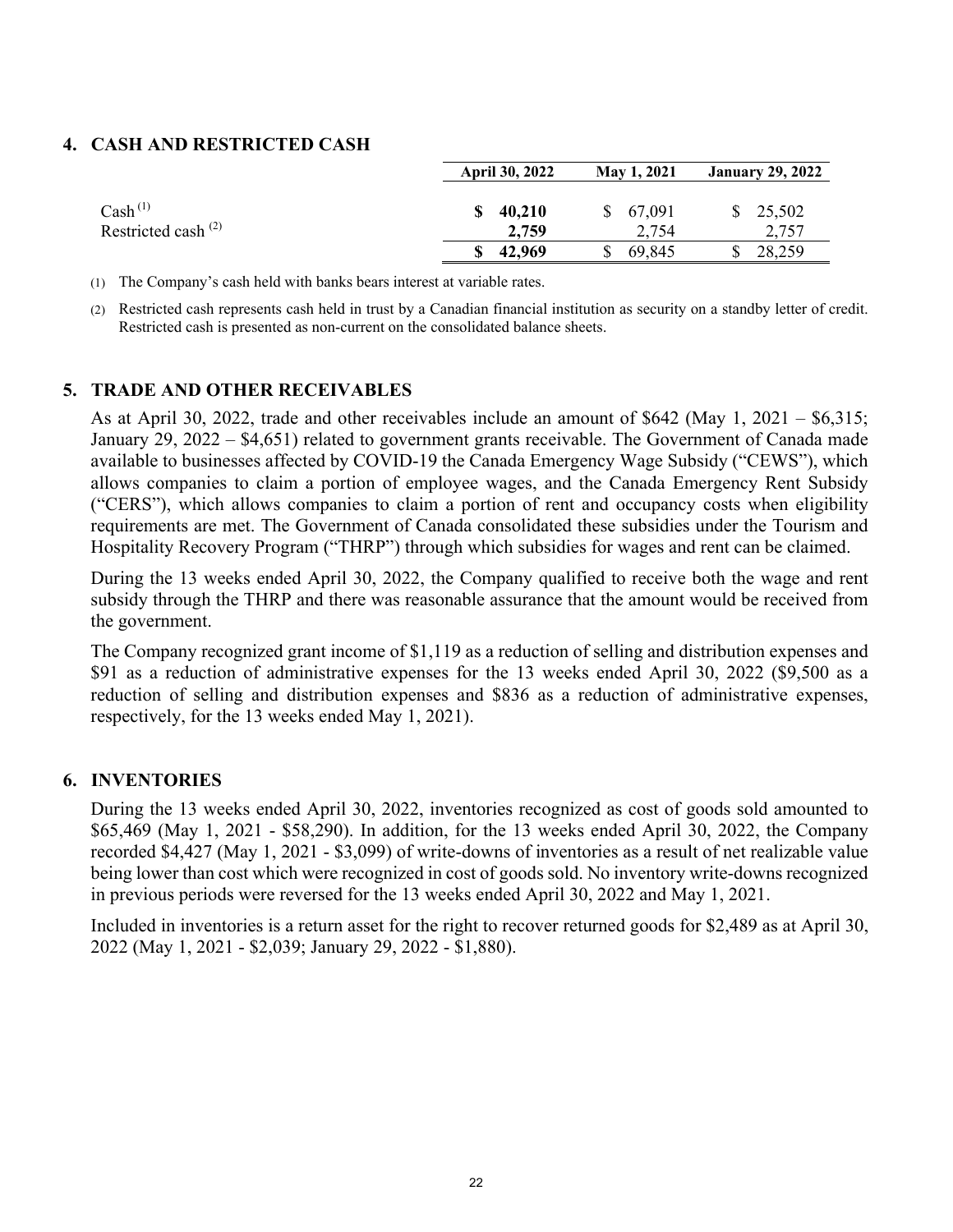# **7. LEASES**

While the Company was under CCAA proceedings, a portion of its leases were contingent on a percentage of sales. During the 13 weeks ended April 30, 2022, the Company renegotiated leases subsequent to its exit of restructuring proceedings under CCAA and recognized \$12,117 of additions to right-of-use assets and lease liabilities.

During the 13 weeks ended May 1, 2021, the Company had renegotiated leases as part of its restructuring plan resulting in the reduction of right-of-use assets and lease liabilities by \$48,372 and \$51,625, respectively, and recognized a gain on lease re-measurements of \$3,449 in restructuring costs. See note 11.

# **8. PENSION ASSET (LIABILITY)**

The Company recognized an actuarial gain of \$911 in other comprehensive income for the 13 weeks ended April 30, 2022 (nil for the 13 weeks ended May 1, 2021) and subsequently reclassified from accumulated other comprehensive income to retained earnings based on an updated valuation to the net pension asset (liability). During the 13 weeks ended April 30, 2022, the discount rate used in measuring the accrued benefit obligation increased from 3.40% as at January 29, 2022 to 4.60% as at April 30, 2022.

# **9. REVOLVING CREDIT FACILITY**

The Company has access to a senior secured asset-based revolving facility with a Canadian financial institution for an amount of up to \$115,000 ("Borrowing Base"), or its US dollar equivalent, which matures on January 12, 2025. The revolving credit facility is classified as a current liability in the unaudited condensed consolidated interim balance sheets as it is being managed and expected to be settled by the Company in its normal operating cycle. The Borrowing Base is dependent on certain factors including, but not limited to, the level of the Company's inventory, credit card receivables and the statutory amount payables to governmental authorities. As at April 30, 2022, the Company's Borrowing Base was \$97,250 (May 1, 2021 – nil, January 29, 2022 – \$90,708).

The Company can borrow funds in Canadian or US dollars at prime, base, the Canadian Dollar Offered Rate ("CDOR") or the Second Overnight Financing Rate ("SOFR"). The facility bears interest at the prime or base rate, plus 0.50% or 0.75% and, up to 2.00%, and at the CDOR or SOFR rate, plus 1.75% or 2.00%, based on the average excess availability of the credit facility per the Borrowing Base. Up to \$35,000 (or its U.S. dollar equivalent) of the facility can be withdrawn through secured letters of credit.

As at April 30, 2022, \$34,439 (May 1, 2021 – nil, January 29, 2022 – \$29,634) was drawn under the revolving credit facility and there were no amounts committed for secured letters of credit (May 1, 2021 and January 29, 2022 – nil).

The facility is secured by certain of the Company's assets including trade receivables, inventories and property and equipment. The Company is required to maintain certain financial covenants related to this revolving credit facility. As at April 30, 2022, the Company was in compliance of all financial covenants.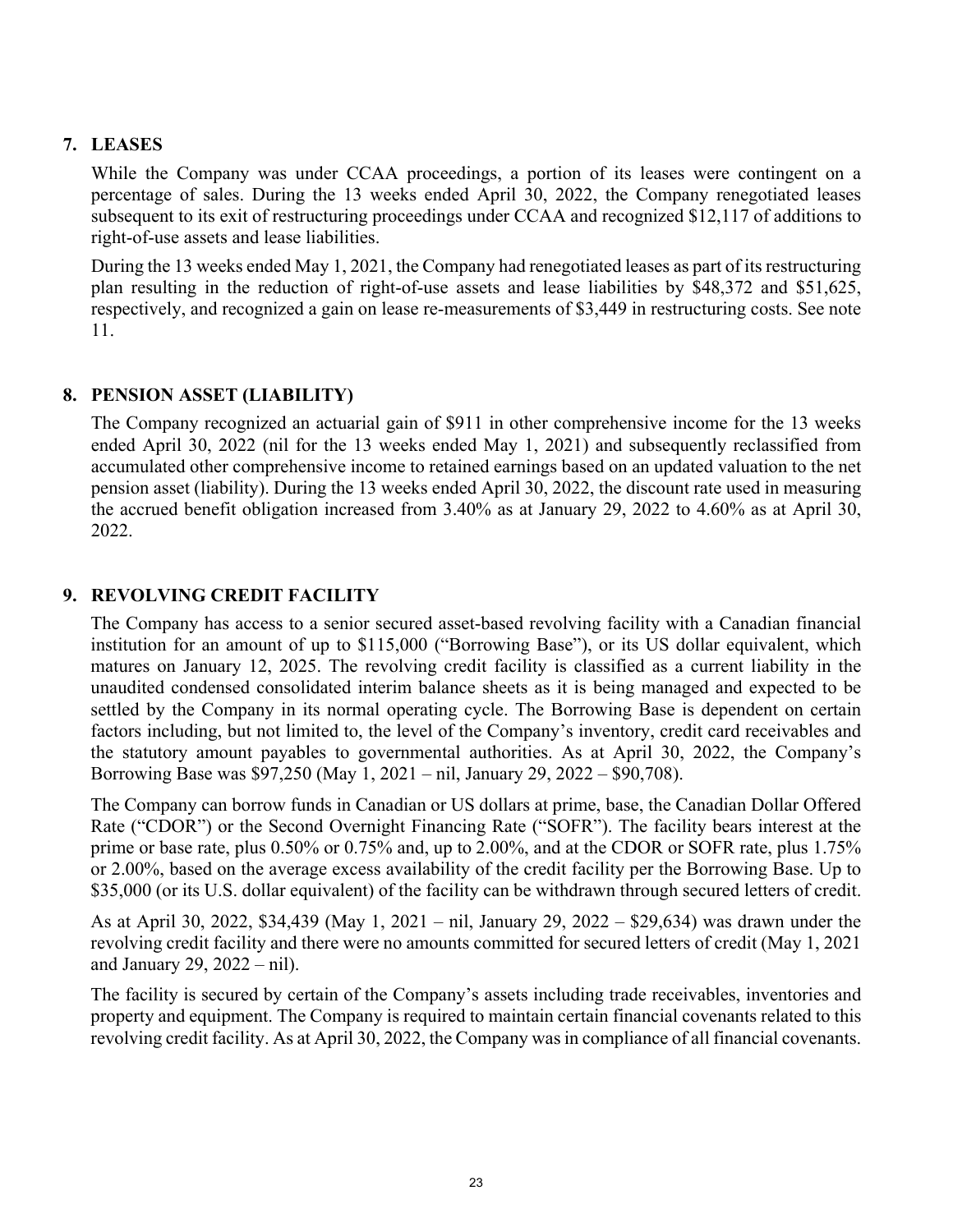#### **10. TRADE AND OTHER PAYABLES**

|                               | <b>April 30, 2022</b> | May 1, 2021 | <b>January 29, 2022</b> |
|-------------------------------|-----------------------|-------------|-------------------------|
|                               |                       |             |                         |
| Trade payables                | 6,173<br>\$           | 1,780       | 1,280<br>\$             |
| Personnel liabilities         | 17,682                | 15,059      | 13,049                  |
| Other non-trade payables      | 20,010                | 10,761      | 16,406                  |
| Refund liability              | 6,413                 | 4,506       | 3,181                   |
| Payables relating to premises | 3,149                 | 1,625       | 562                     |
|                               | 53,427                | 33,731      | 34,478<br>S             |

# **11. DEFERRED REVENUE**

|                                                                                      | <b>April 30, 2022</b> | May 1, 2021   | <b>January 29, 2022</b> |
|--------------------------------------------------------------------------------------|-----------------------|---------------|-------------------------|
| Loyalty points and awards granted under loyalty<br>programs<br>Unredeemed gift cards | 686<br>11.464         | 505<br>10,810 | 248<br>13,242           |
|                                                                                      | 12,150                | 11,315        | 13,490                  |

#### **12. LIABILITIES SUBJECT TO COMPROMISE AND RESTRUCTURING COSTS**

During the year ended January 29, 2022, the Company emerged from CCAA proceedings and made an aggregate payment of \$95,000 as the final settlement for unsecured liabilities subject to compromise of \$183,613. As at May 1, 2021, the estimate for liabilities subject to compromise amounted to \$202,170.

#### *Restructuring costs*

During the 13 weeks ended April 30, 2022 and May 1, 2021, in connection with the restructuring plan and the CCAA proceedings, the following restructuring costs (recoveries) were recognized:

|                                                    |                       | For the 13 weeks ended |   |             |
|----------------------------------------------------|-----------------------|------------------------|---|-------------|
|                                                    | <b>April 30, 2022</b> |                        |   | May 1, 2021 |
| Occupancy costs recovered on lease re-negotiations | \$                    |                        | S | (5,884)     |
| Gain on lease re-measurements (note 7)             |                       |                        |   | (3, 449)    |
| Provision for disclaimed leases                    |                       |                        |   | 950         |
| Legal, Monitor and other consulting fees           |                       | 620                    |   | 813         |
| <b>Termination benefits</b>                        |                       |                        |   | 171         |
| DIP lender fees                                    |                       |                        |   | 86          |
| Other expenses                                     |                       |                        |   | 751         |
|                                                    | S                     | 620                    | S | (6, 562)    |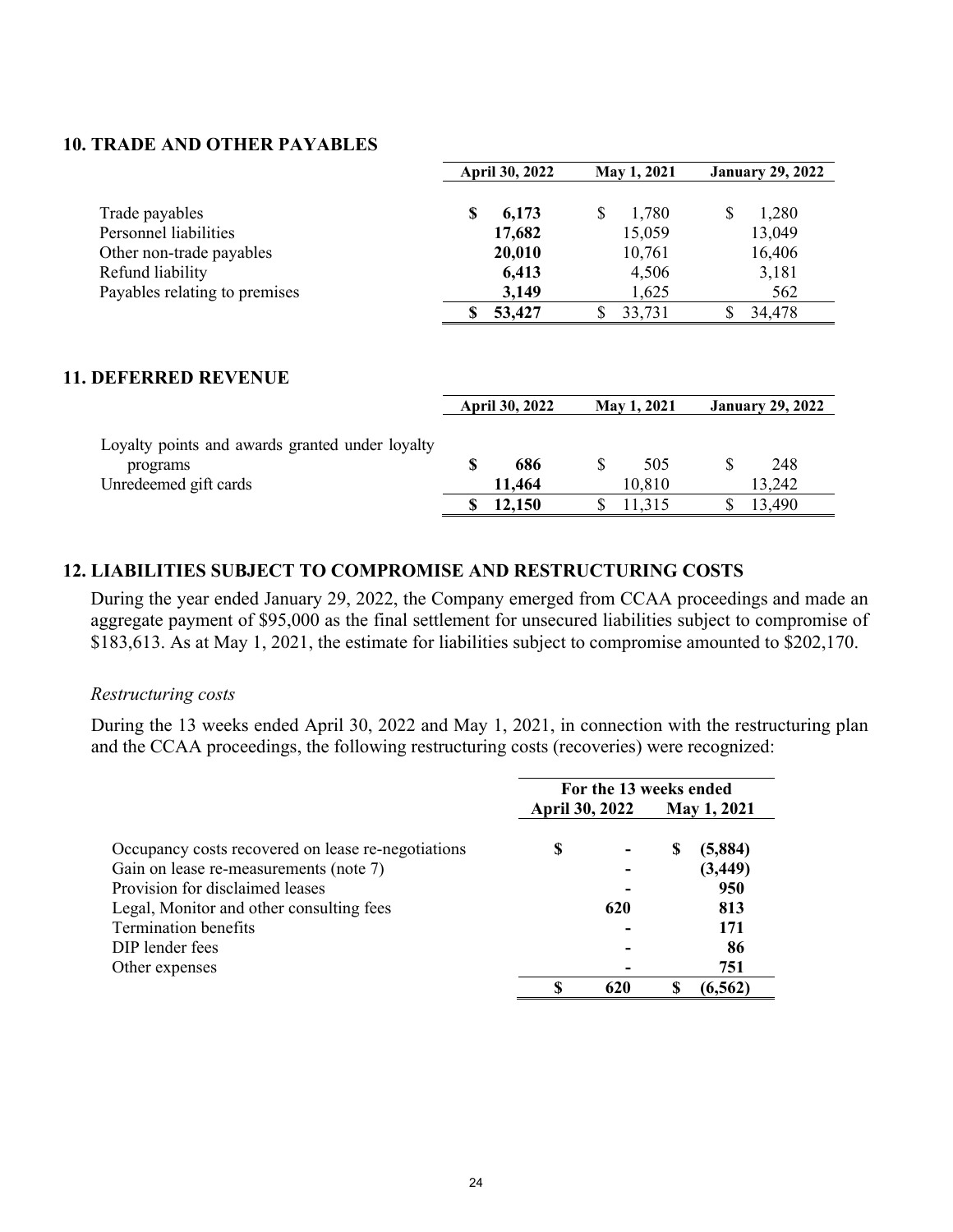# **13. SHARE CAPITAL AND OTHER COMPONENTS OF EQUITY**

There was no change in share capital for each of the periods listed.

|                                                                                | For the 13 weeks ended                   |                       |                                          |                    |  |
|--------------------------------------------------------------------------------|------------------------------------------|-----------------------|------------------------------------------|--------------------|--|
|                                                                                |                                          | <b>April 30, 2022</b> |                                          | <b>May 1, 2021</b> |  |
|                                                                                | <b>Number</b><br>of shares<br>(in 000's) | Carrying<br>amount    | <b>Number</b><br>of shares<br>(in 000's) | Carrying<br>amount |  |
| <b>Common shares</b><br>Balance at beginning and end of the period             | 13,440                                   | 482<br>S              | 13,440                                   | \$<br>482          |  |
| <b>Class A non-voting shares</b><br>Balance at beginning and end of the period | 35,427                                   | 26,924                | 35,427                                   | 26,924             |  |
| Total share capital                                                            | 48,867                                   | \$27,406              | 48,867                                   | \$27,406           |  |

#### *Authorized Share Capital*

The Company has authorized for issuance an unlimited number of Common shares and Class A nonvoting shares. Both Common shares and Class A non-voting shares have no par value. All issued shares are fully paid.

The Common shares and Class A non-voting shares of the Company rank equally and pari passu with respect to the right to receive dividends and upon any distribution of the assets of the Company. However, in the case of share dividends, the holders of Class A non-voting shares shall have the right to receive Class A non-voting shares and the holders of Common shares shall have the right to receive Common shares.

#### *Accumulated Other Comprehensive Income ("AOCI")*

AOCI is comprised of the following:

|                                                                                   | <b>Foreign Currency</b><br><b>Translation</b><br><b>Differences</b> |              |  |
|-----------------------------------------------------------------------------------|---------------------------------------------------------------------|--------------|--|
| Balance at January 30, 2022<br>Change in foreign currency translation differences | S                                                                   | (853)        |  |
| Balance at April 30, 2022                                                         |                                                                     | (860)        |  |
| Balance at January 31, 2021<br>Change in foreign currency translation differences | S                                                                   | (854)<br>198 |  |
| Balance at May 1, 2021                                                            |                                                                     | (656)        |  |

#### *Dividends*

No dividends were declared or paid during the 13 weeks ended April 30, 2022 and May 1, 2021.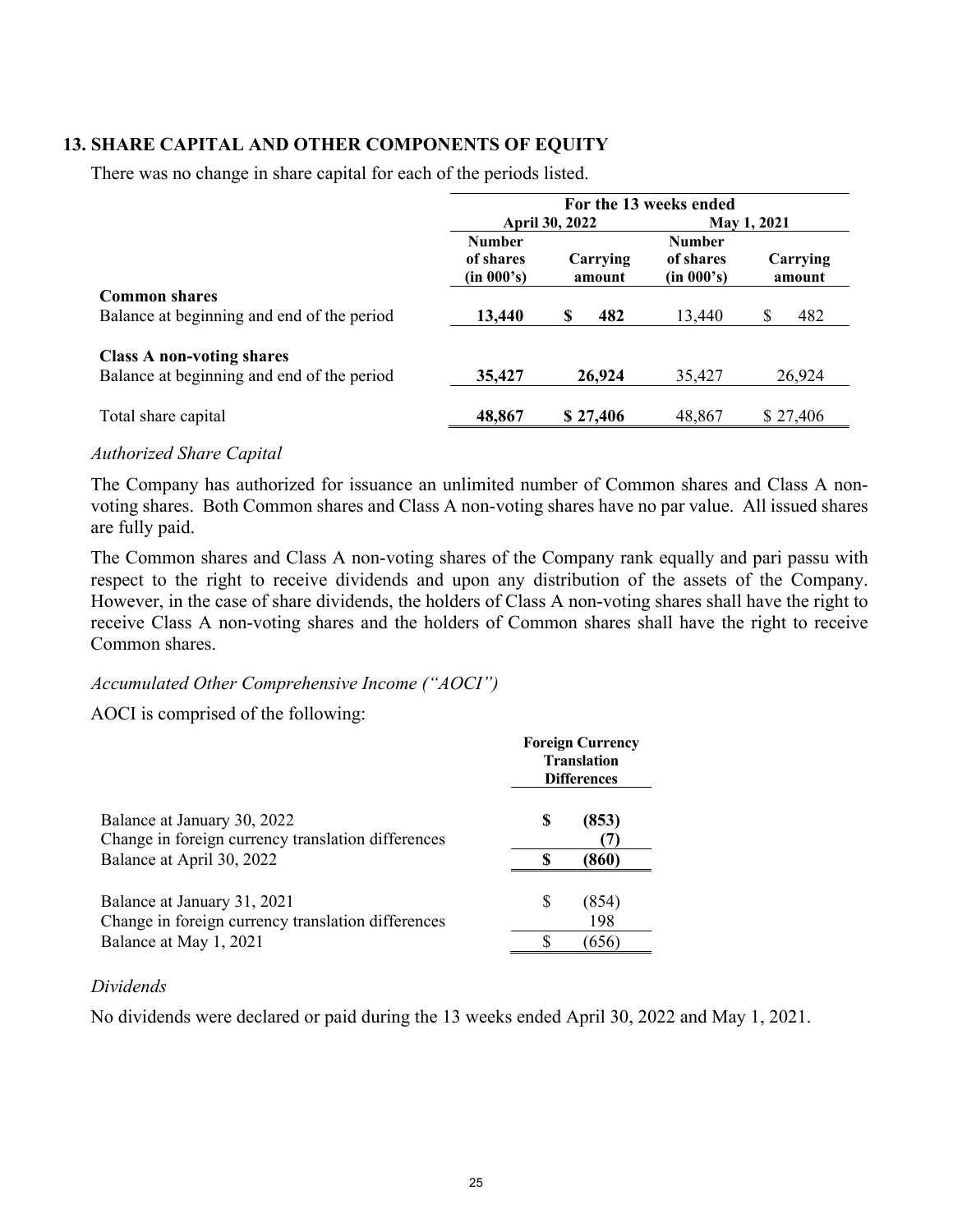#### **14. SHARE-BASED PAYMENTS**

Under the share option plan, the Company is limited to issue 3,500,000 Class A non-voting shares pursuant to the exercise of options. Further details regarding the share option plan can be found in the Company's audited annual consolidated financial statements for the year ended January 29, 2022.

#### *Share options*

During the 13 weeks ended April 30, 2022, the Company granted 940,000 share options to certain executives, for which service conditions are expected to be satisfied. Options will vest in equal tranches over the first three years after the grant date and will expire three years and a month after the grant date. Estimated fair values of options on the grant date were determined using the Black Scholes option pricing model based on the following assumptions:

|                                 | 940,000 Share          |
|---------------------------------|------------------------|
|                                 | <b>Options Granted</b> |
|                                 | April 26, 2022         |
| Expected share option life      | 2.5 years              |
| Risk-free interest rate         | 2.46%                  |
| Expected share price volatility | 71.90%                 |
| Dividend yield                  |                        |
| Share price at grant date       | \$1.40                 |
| Exercise price                  | \$1.50                 |

The expected volatility is based on the historical volatility of comparable companies traded in the industry. The average fair value of stock options granted was \$0.60 per option (amounts in dollars).

The changes in outstanding share options were as follows:

|                                       | For the 13 weeks ended       |                                              |                              |                                              |  |
|---------------------------------------|------------------------------|----------------------------------------------|------------------------------|----------------------------------------------|--|
|                                       |                              | <b>April 30, 2022</b>                        |                              | <b>May 1, 2021</b>                           |  |
|                                       | <b>Options</b><br>(in 000's) | Weighted<br>Average<br><b>Exercise Price</b> | <b>Options</b><br>(in 000's) | Weighted<br>Average<br><b>Exercise Price</b> |  |
| Outstanding, at beginning of period   | 1,126                        | 8.56<br>\$                                   | 1,357                        | 8.84<br>S                                    |  |
| Granted                               | 940                          | 1.50                                         |                              |                                              |  |
| Forfeited and expired                 | (326)                        | 13.95                                        | $\overline{\phantom{a}}$     | ۰                                            |  |
| Outstanding, at end of period         | 1,740                        | 3.73                                         | 1,357                        | 8.84                                         |  |
| Options exercisable, at end of period | 800                          | 6.36                                         | 1,347                        | 8.86                                         |  |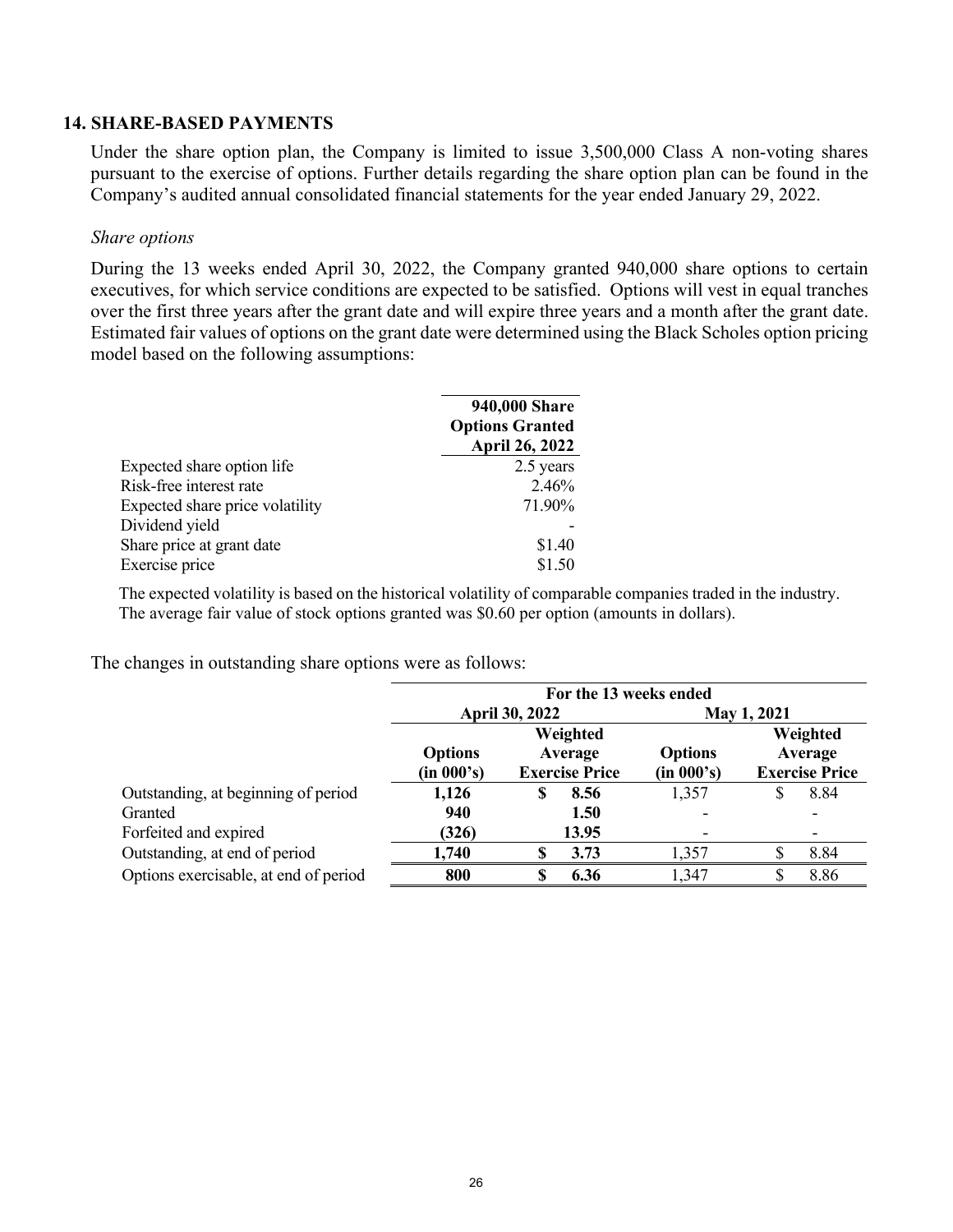#### *Market-condition share options*

The Company also granted 1,110,000 share options to certain executives for which service and market conditions exist and will expire three years and a month after the grant date. The performance condition attached to those share options are Class A non-voting share price targets being met. The fair value of options was estimated at the grant date using the Monte Carlo model pricing model based on the following assumptions:

|                                 | 1,110,000 Share<br><b>Options Granted</b><br>April 26, 2022 |
|---------------------------------|-------------------------------------------------------------|
| Expected share option life      | 2.6 years                                                   |
| Risk-free interest rate         | 2.48%                                                       |
| Expected share price volatility | 71.90%                                                      |
| Dividend yield                  |                                                             |
| Share price at grant date       | \$1.40                                                      |
| Exercise price                  | \$1.50                                                      |

The expected volatility is based on the historical volatility of comparable companies traded in the industry. The average fair value of stock options granted was \$0.49 per option (amounts in dollars).

The changes in outstanding market-condition share options were as follows:

|                                       | For the 13 weeks ended<br><b>April 30, 2022</b> |  |                                              |
|---------------------------------------|-------------------------------------------------|--|----------------------------------------------|
|                                       | <b>Options</b><br>(in 000's)                    |  | Weighted<br>Average<br><b>Exercise Price</b> |
| Outstanding, at beginning of period   |                                                 |  |                                              |
| Granted                               | 1,110                                           |  | 1.50                                         |
| Outstanding, at end of period         | 1,110                                           |  | 1.50                                         |
| Options exercisable, at end of period |                                                 |  |                                              |

No Performance Share Units were granted and no share-based compensation costs related to PSUs were recognized during the 13 weeks ended April 30, 2022 and May 1, 2021.

For the 13 weeks ended April 30, 2022 and May 1, 2021, compensation costs related to the Company's share option plan were negligible.

# **15. INCOME TAX**

In the interim periods, the income tax provision is based on an estimate of the earnings that will be generated in a full year. The estimated average annual effective income tax rates are re-estimated at each interim reporting date, based on full year projections of earnings. To the extent that forecasts differ from actual results, adjustments are recognized in subsequent periods. For the 13 weeks ended April 30, 2022, the income tax expense is mainly comprised of the current income tax provision related to the operations of a foreign subsidiary.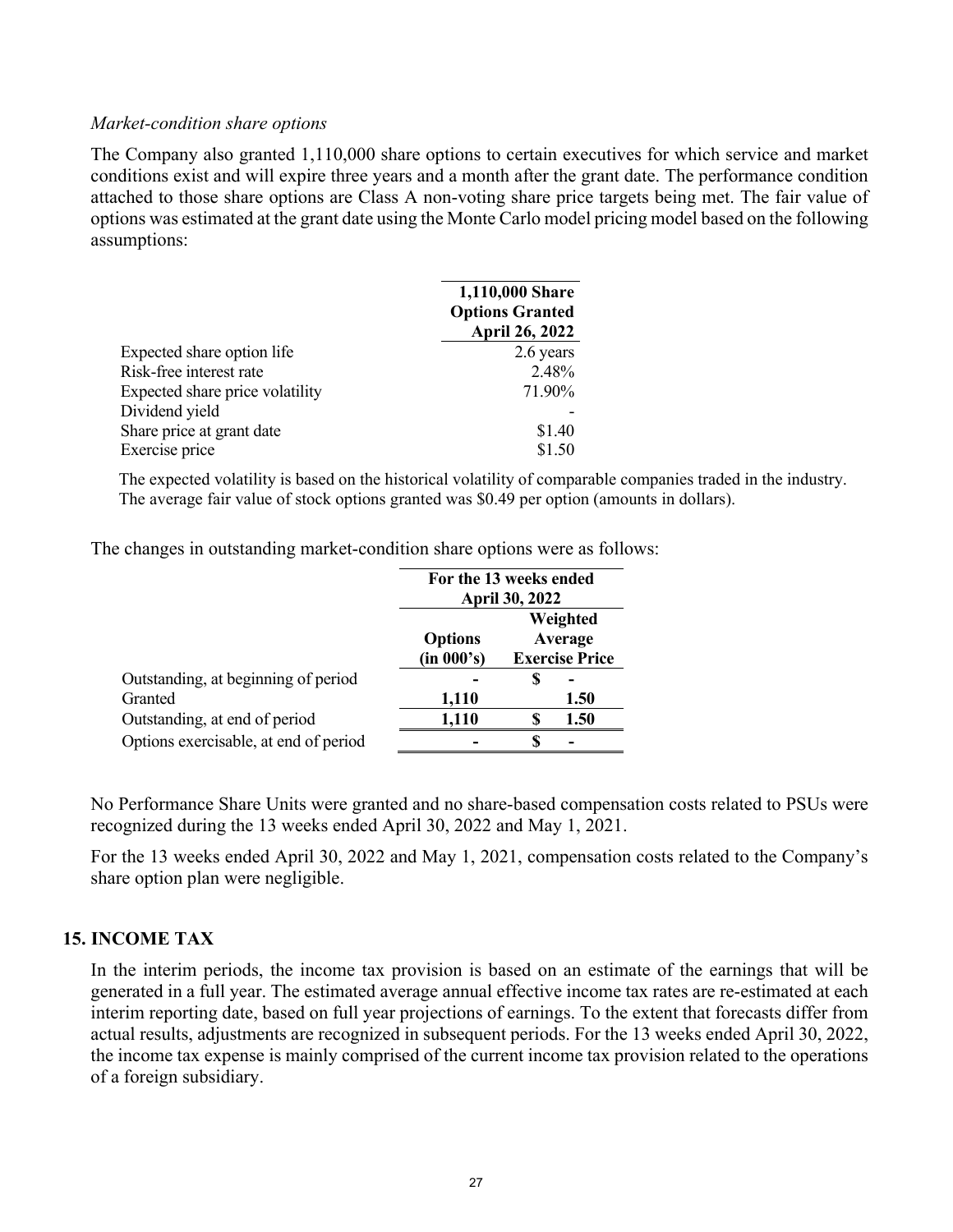#### **16. FINANCE INCOME AND FINANCE COSTS**

|                                                                                        | For the 13 weeks ended |              |                    |           |  |  |
|----------------------------------------------------------------------------------------|------------------------|--------------|--------------------|-----------|--|--|
|                                                                                        | <b>April 30, 2022</b>  |              | <b>May 1, 2021</b> |           |  |  |
| Interest income<br>Foreign exchange gain                                               | \$                     | 34<br>46     | \$                 | 50<br>713 |  |  |
| Finance income                                                                         |                        | 80           |                    | 763       |  |  |
| Interest expense on revolving credit facility<br>Interest expense on lease liabilities |                        | 346<br>1,015 |                    | 1,137     |  |  |
| Finance costs                                                                          |                        | 1,361        |                    | 1,137     |  |  |
| Net finance costs                                                                      | S                      | (1.281)      |                    | (374)     |  |  |

#### **17. LOSS PER SHARE**

The number of shares (in thousands) used in the basic and diluted loss per share calculations is as follows:

|                                                       | For the 13 weeks ended                      |        |  |
|-------------------------------------------------------|---------------------------------------------|--------|--|
|                                                       | <b>April 30, 2022</b><br><b>May 1, 2021</b> |        |  |
| Weighted average number of shares – basic and diluted | 48,867                                      | 48.867 |  |

All share options were excluded from the calculation of diluted loss per share for the 13 weeks ended April 30, 2022 and May 1, 2021 as these options were deemed to be anti-dilutive.

The average market value of the Company's shares for purposes of calculating the dilutive effect of share options is based on quoted market prices for the period during which the options were outstanding.

#### **18. SUPPLEMENTARY CASH FLOW INFORMATION**

|                                                                                          | <b>April 30, 2022</b> | <b>May 1, 2021</b> | <b>January 29, 2022</b> |
|------------------------------------------------------------------------------------------|-----------------------|--------------------|-------------------------|
| Non-cash transactions:                                                                   |                       |                    |                         |
| Additions to property and equipment and<br>intangible assets included in trade and other |                       |                    |                         |
| payables                                                                                 | \$205                 | \$2,037            | \$1,517                 |

#### *Net impairment losses*

As at April 30, 2022, the Company tested for impairment certain cash-generating units ("CGUs") for which there were indications that their carrying amounts may not be recoverable, which resulted in \$1,162 of impairment losses recognized related to property and equipment and intangible assets for the 13 weeks ended April 30, 2022 (nil for the 13 weeks ended May 1, 2021). During the 13 weeks ended April 30, 2022, no asset impairment losses were reversed following an improvement in profitability of certain CGU's (\$214 for the 13 weeks ended May 1, 2021). Net impairment losses have been recorded in selling and distribution expenses.